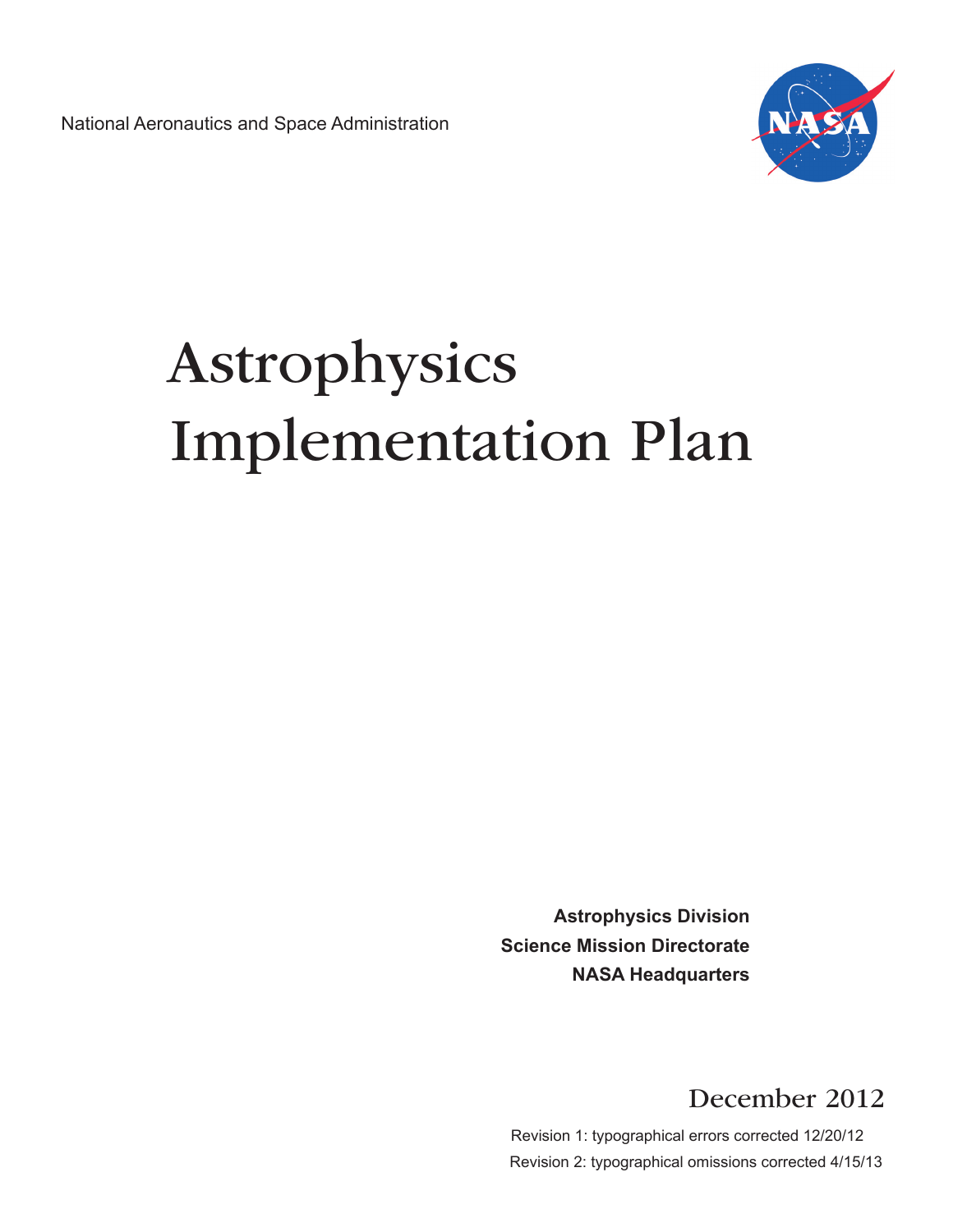The 2010 decadal survey in astronomy and astrophysics, *New Worlds, New Horizons in Astronomy and Astrophysics*, recommended a coordinated program of research, technology development, ground-based facilities, and space-based missions to be implemented during 2012–2021 to address the most compelling science questions. However, the budgetary environment does not allow the recommendations of the decadal survey to be implemented as written. This *Astrophysics Implementation Plan* has been prepared by the Astrophysics Division of NASA's Science Mission Directorate to describe the activities currently being undertaken by the Astrophysics Division to respond to the decadal survey recommendations within the current budgetary constraints. One important goal of the Astrophysics Division is to begin a strategic mission, subject to the availability of funds, which follows from the decadal survey and is launched after the James Webb Space Telescope.

This is the Implementation Plan of the Astrophysics Division in the Science Mission Directorate at NASA Headquarters

Paul Hertz, Astrophysics Division Director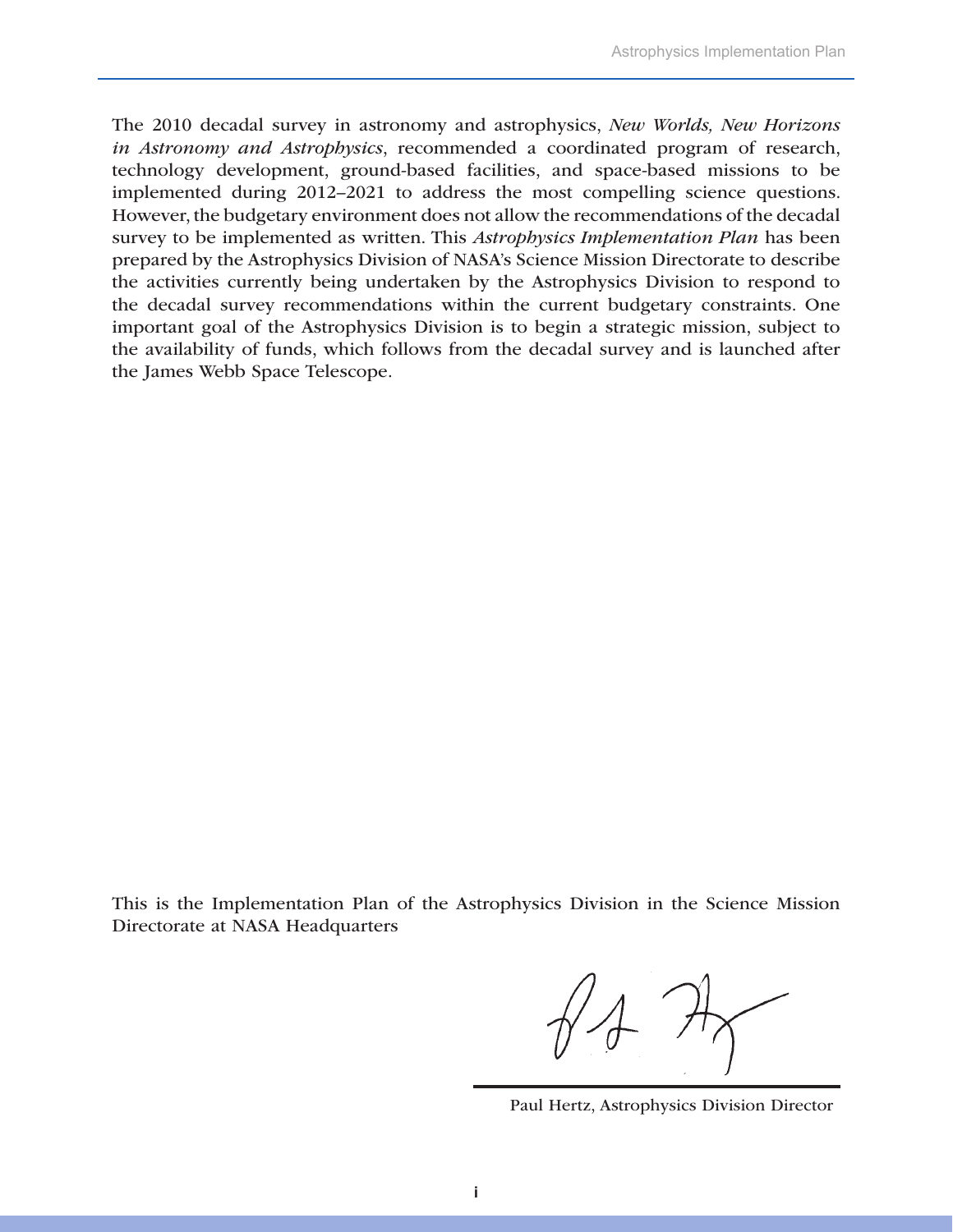# **Contents**

| 1.0 |                                                                             |  |  |
|-----|-----------------------------------------------------------------------------|--|--|
|     |                                                                             |  |  |
|     |                                                                             |  |  |
|     |                                                                             |  |  |
|     | 2.3 Advisory Structure and Community Input to the Astrophysics Division 4   |  |  |
|     |                                                                             |  |  |
|     |                                                                             |  |  |
|     |                                                                             |  |  |
|     |                                                                             |  |  |
|     |                                                                             |  |  |
|     |                                                                             |  |  |
|     |                                                                             |  |  |
|     | 4.3 Support for Decadal Survey Recommendations in the FY 2013 Budget  10    |  |  |
|     |                                                                             |  |  |
|     | 5.0 Astrophysics Implementation Plan: Toward the Next Strategic Mission  17 |  |  |
|     |                                                                             |  |  |
|     |                                                                             |  |  |
|     |                                                                             |  |  |
|     |                                                                             |  |  |
|     |                                                                             |  |  |
|     |                                                                             |  |  |
|     | 6.0 Astrophysics Implementation Plan: Astrophysics Explorers  25            |  |  |
|     | 7.0 Astrophysics Implementation Plan: The Core Program and                  |  |  |
|     |                                                                             |  |  |
|     |                                                                             |  |  |
|     |                                                                             |  |  |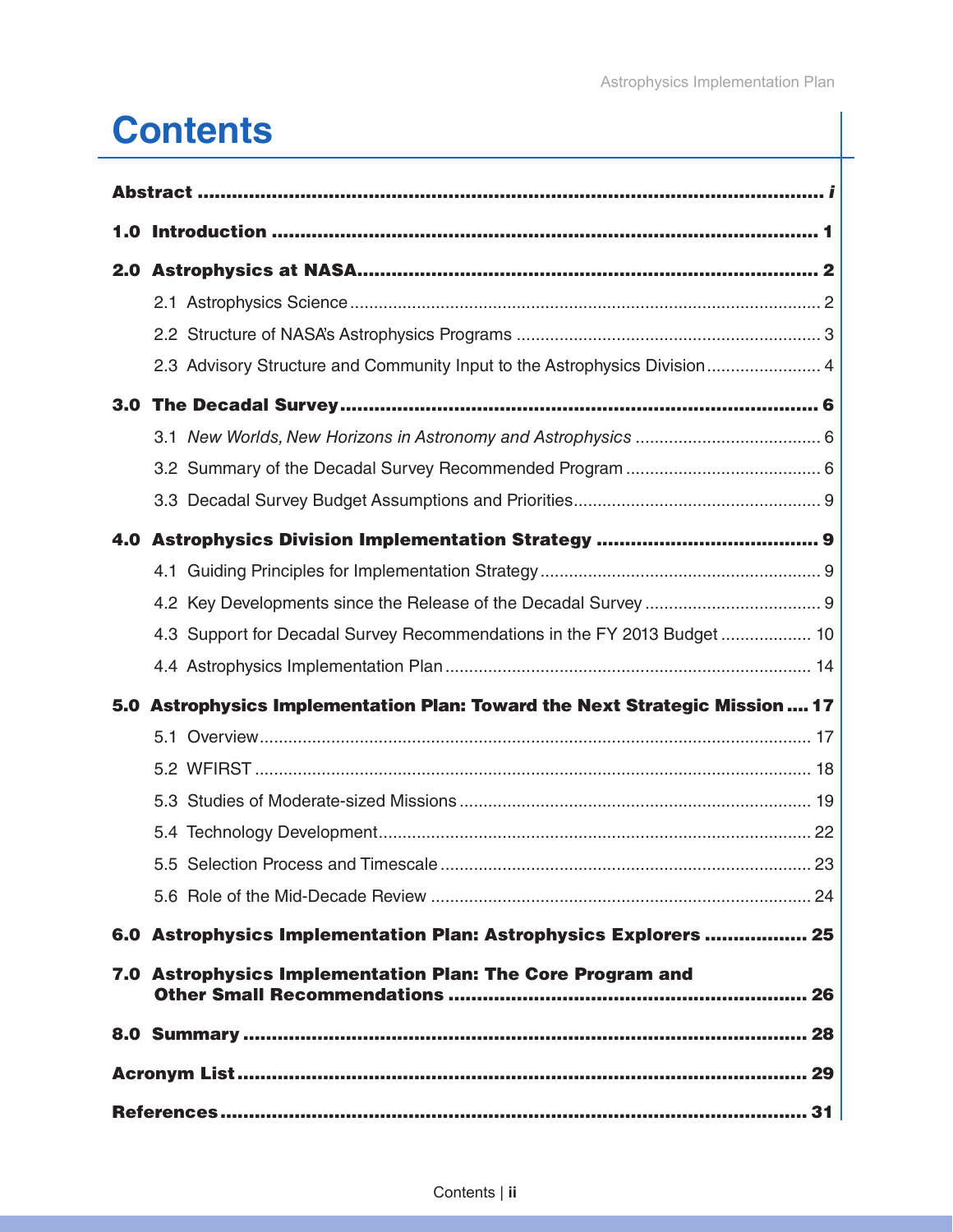# **Figures and Tables**

#### Figures

| Figure 1 Astrophysics Mission Timeline through the Early 2020s 14 |
|-------------------------------------------------------------------|
|                                                                   |

#### Tables

| Table 1 |                                                                 |
|---------|-----------------------------------------------------------------|
| Table 2 |                                                                 |
|         |                                                                 |
|         |                                                                 |
|         |                                                                 |
| Table 4 | Recommended New Space Activities: Constrained Budget Scenario 8 |
| Table 5 |                                                                 |
| Table 6 | Mission Concept Studies Being Conducted or Considered15         |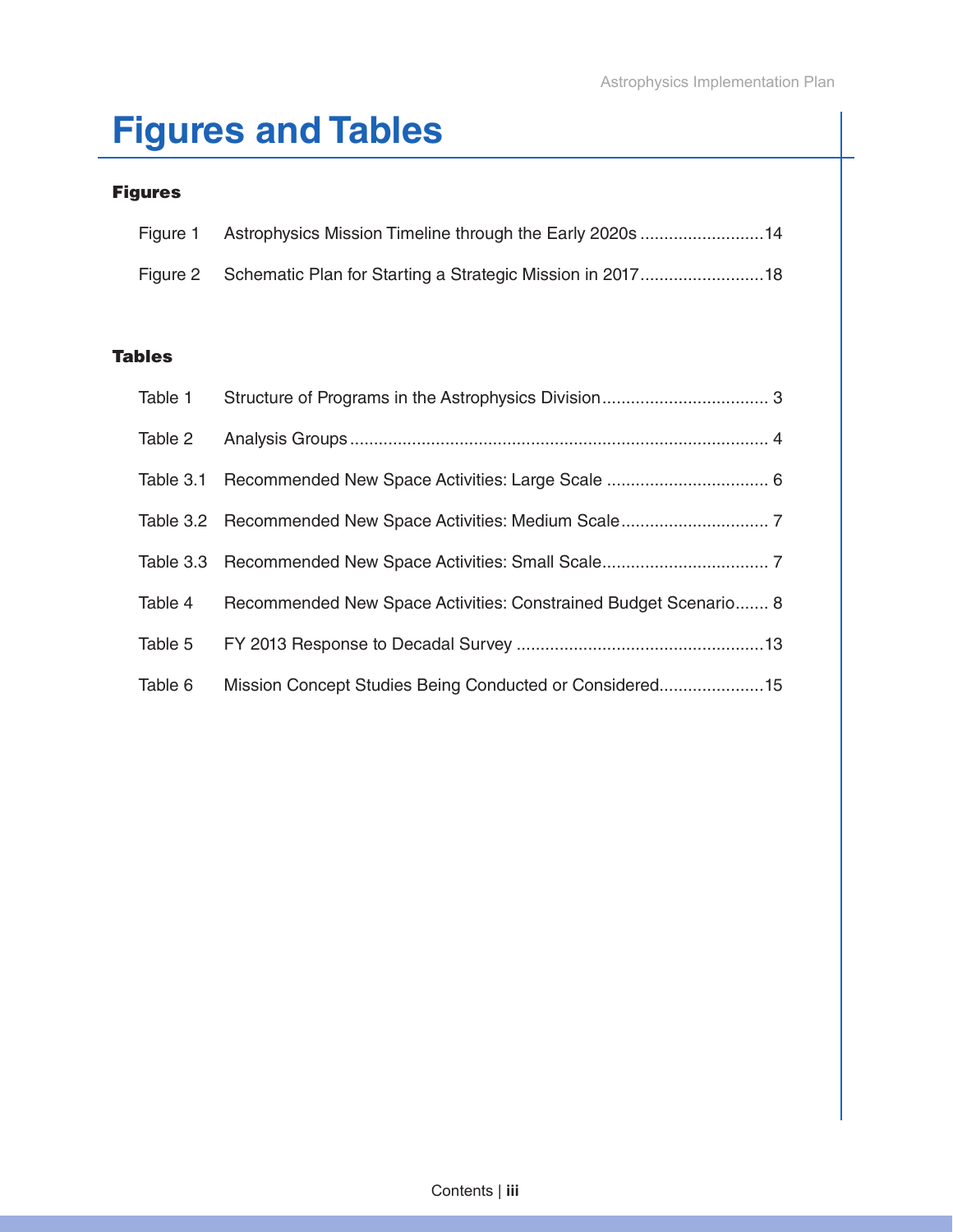# **1. Introduction**

NASA's astrophysics program is the space-based implementation of the Nation's astrophysics science goals and objectives. NASA's astrophysics program has been tremendously successful at advancing the frontiers of scientific understanding. It began with the first orbiting astronomical observatories in the 1960s, and it has continued into the current era of the Great Observatories. NASA's next large space observatory will be the James Webb Space Telescope (JWST), currently under development for launch in late 2018.

The 2010 decadal survey in astrophysics, *New Worlds, New Horizons in Astronomy and Astrophysics*1 (hereafter the Decadal Survey), defined the Nation's astrophysics science priorities by producing a set of 20 high-priority scientific questions. The Decadal Survey went on further to recommend research and analysis activities, theory and computational networks, technology development areas, ground-based facilities, and space missions for addressing these scientific questions.

The policy and budgetary environment that has come to pass since the release of the Decadal Survey in August 2010 is very different from the one that was assumed for the purpose of formulating the implementation recommendations in the Decadal Survey. The result is that the overall budget level, and particularly any future funding for new missions, available to implement Decadal Survey recommendations is significantly reduced from that assumed in the Decadal Survey.

This *Astrophysics Implementation Plan* articulates the NASA Astrophysics Division's near term plans (2013–2017) for achieving Decadal Survey science and priorities within current budget constraints. It briefly describes the context within which the Astrophysics Division is operating, including the substantive changes since the release of the Decadal Survey. It then describes how the Astrophysics Division is responding to the Decadal Survey recommendations within the current planning budget (the FY 2013 President's budget request<sup>2</sup>) and the process being used to inform that response. A key goal of the Astrophysics Division is to begin a new, strategic mission in 2017, subject to funding availability, which will follow JWST and be responsive to the recommendations of the Decadal Survey. Since it cannot be assumed that the authority to start a new large mission will be granted by 2017, concepts for moderate cost missions that cost no more than approximately \$1B must also be considered. All mission concept studies being studied derive from the science objectives of the Decadal Survey's prioritized activities.

This *Astrophysics Implementation Plan* describes the studies and other activities that are being undertaken in support of this goal. Section 2 describes the Astrophysics Division and its programs. Section 3 summarizes the Decadal Survey's recommended program of activities. Section 4 explains the strategy that the Astrophysics Division has used to develop a near-term implementation plan in response to the Decadal Survey's recommendations. Sections 5 through 7 lay out that near-term implementation plan: Section 5 addresses the recommendations leading to future space missions, Section 6 addresses the recommendation for an enhanced Explorer Program, and Section 7 addresses the recommendations for the core program and other small activities. Section 8 summarizes the document.

<sup>1</sup> *New Worlds, New Horizons in Astronomy and Astrophysics* (NRC, 2010); http://www.nap.edu/catalog.php?record\_id=12951.

<sup>2</sup> FY 2013 President's Budget Request for NASA; http://www.nasa.gov/news/budget/.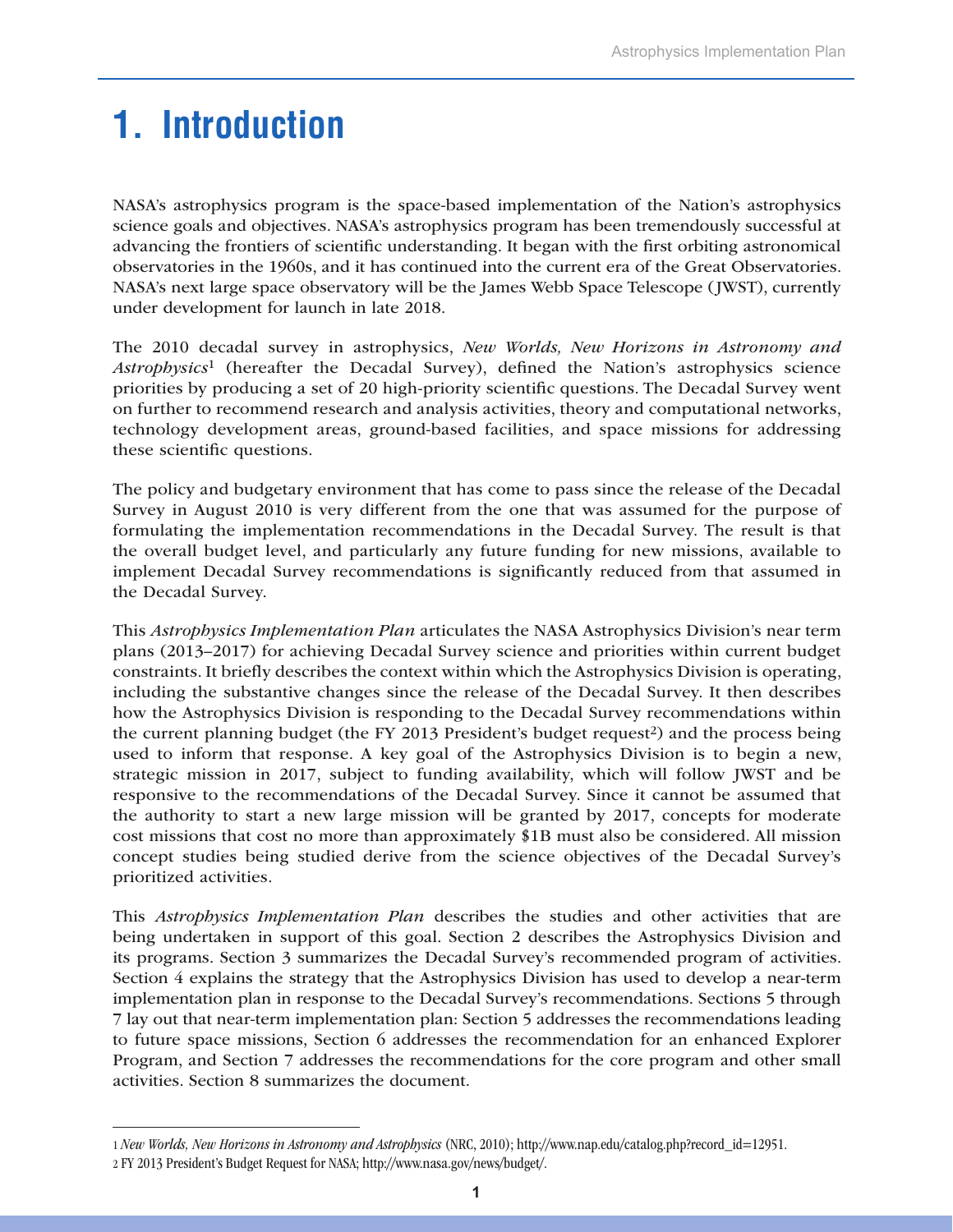# **2. Astrophysics at NASA**

# **2.1 Astrophysics Science**

The scope of NASA's astrophysics science program flows from Goal 2 of the 2011 NASA Strategic Plan3. *"Expand scientific understanding of the Earth and the universe in which we live."* Specifically, the astrophysics science program addresses Outcome 2.4, to *"Discover how the universe works, explore how it began and evolved, and search for Earth-like planets."* Three broad scientific questions stated in the 2010 NASA Science Plan4 emanate from this goal:

- How do matter, energy, space, and time behave under the extraordinarily diverse conditions of the cosmos?
- • How did the universe originate and evolve to produce the galaxies, stars, and planets we see today?
- What are the characteristics of planetary systems orbiting other stars, and do they harbor life?

Responsibility for Outcome 2.4 and its broad science questions resides in the Astrophysics Division of NASA's Science Mission Directorate (SMD)5.

The Astrophysics Division carries out the NASA astrophysics science program in a manner that reflects SMD's guiding principles<sup>6</sup>. These principles include:

- • Substantial progress on the science priorities and objectives in the Decadal Survey is a measure of success.
- • Investment choices are based on scientific merit via peer review and open competition.
- Active participation by the research community beyond NASA in planning and executing the program is critical to success.
- • Effective international and interagency partnerships leverage NASA resources and extend the reach of our science results.
- • A balanced portfolio of space missions and mission-enabling programs sustains progress toward NASA's science goals.
- • The NASA mandate includes broad public communication.

The Astrophysics Division's science strategy is guided by recommendations from the Decadal Survey and from other studies conducted by the National Research Council (NRC).

<sup>3</sup> *The 2011 NASA Strategic Plan*; http://www.nasa.gov/news/budget/.

<sup>4</sup> *2010 Science Plan for NASA's Science Mission Directorate*; http://science.nasa.gov/about-us/science-strategy/.

<sup>5</sup> Further information on the NASA Astrophysics Division; http://science.nasa.gov/astrophysics/.

<sup>6</sup> *2010 Science Plan for NASA's Science Mission Directorate*, Section 3.1; ibid.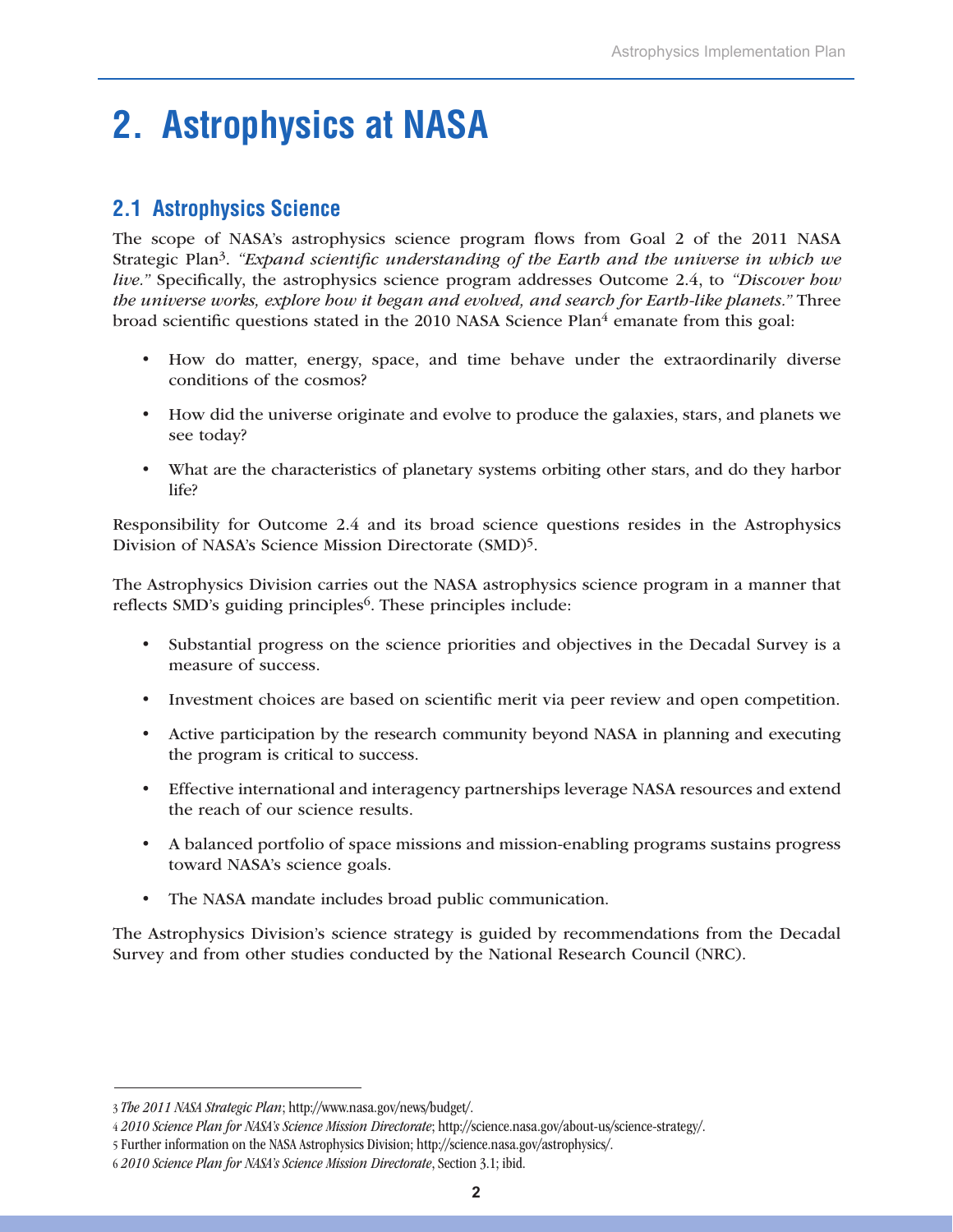### **2.2 Astrophysics Science**

The Astrophysics Division implements its astrophysics science through three focused and two cross-cutting programs. The three focused programs address the three broad scientific questions stated in the 2010 NASA Science Plan (see Section 2.1) and provide an intellectual framework for advancing science and strategic planning.

- Physics of the Cosmos<sup>7</sup>: This Program aims to understand how the universe works, starting with the basic building blocks of our existence—matter, energy, space, and time—and exploring how they behave under the extreme physical conditions that characterize the evolving Universe.
- Cosmic Origins<sup>8</sup>: This Program seeks to understand the many phenomena and processes associated with galaxy, stellar, and planetary system formation and evolution from the earliest epochs to today.
- Exoplanet Exploration<sup>9</sup>: This Program advances our understanding of exoplanets<sup>10</sup>, with the goal to ultimately detect habitable, Earth-like planets around other stars, to determine how common such planets are, and to search for indicators that they might harbor life.

The two cross-cutting programs complement the focused programs by developing and launching smaller missions through the Astrophysics Explorers Program and by supporting basic and applied research activities through the Astrophysics Research Program. The Astrophysics Research Program includes suborbital investigations, theoretical research, technology development, data analysis, and laboratory investigations, which are solicited through the Research Opportunities in Space and Earth Sciences (ROSES) NASA Research Announcement<sup>11</sup>; these are essential for maximizing scientific return, pioneering new approaches to advancing the science objectives, and training the workforce required to ensure future competitiveness.

| <b>Astrophysics Focused Programs</b>                                       | <b>Astrophysics Cross-cutting Programs</b>                                                         |
|----------------------------------------------------------------------------|----------------------------------------------------------------------------------------------------|
| <b>Physics of the Cosmos (PCOS) Program</b><br>How does the universe work? | <b>Astrophysics Explorer (APEX) Program</b><br>Focused, PI-led, competitively selected<br>missions |
| <b>Cosmic Origins (COR) Program:</b>                                       | <b>Astrophysics Research Research</b>                                                              |
| How did we get here?                                                       | Program:                                                                                           |
| <b>Exoplanet Exploration (ExEP) Program:</b>                               | Basic and applied research activities                                                              |
| Are we alone?                                                              | solicited through ROSES                                                                            |

*Table 1—Structure of Programs in the Astrophysics Division. The three focused Programs are listed, along with the driving questions that serve to delineate their content. The two cross-cutting programs are differentiated from the focused Programs by scope, but ultimately share in their science objectives.*

 <sup>7</sup> Physics of the Cosmos Program; http://pcos.gsfc.nasa.gov/.

 <sup>8</sup> Cosmic Origins Program; http://cor.gsfc.nasa.gov/.

 <sup>9</sup> Exoplanet Exploration Program; http://exep.jpl.nasa.gov/.

<sup>10</sup> Exoplanets, a name derived from "extrasolar planets," are planetary bodies in systems around other stars.

<sup>11</sup> *Research Opportunities in Space and Earth Sciences* (ROSES); http://go.nasa.gov/ROSES12.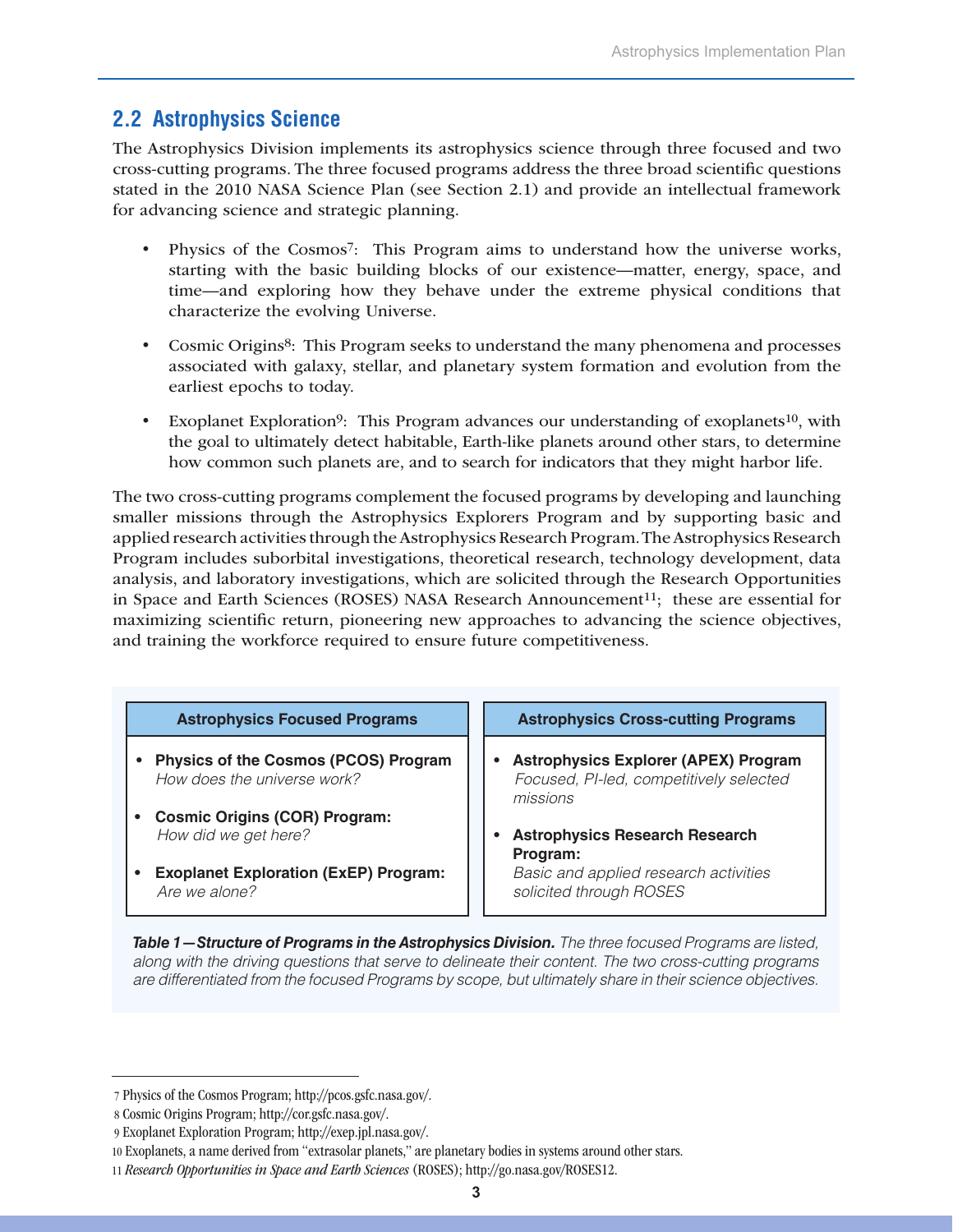# **2.3 Advisory Structure and Community Input to the Astrophysics Division**

In planning its science programs, the Astrophysics Division receives key strategic guidance from the priorities defined by decadal surveys. The decadal surveys are complemented by additional studies that are requested by NASA and conducted by the NRC. For each of these other studies, the NRC appoints an ad hoc committee to gather broad community input and to write a report that provides findings and recommendations.

The Astrophysics Division also receives ongoing tactical-level advice from the science community through the Astrophysics Subcommittee12. The Astrophysics Subcommittee has three Program Analysis Groups (PAGs), one for each of the three focused programs within the Astrophysics Division: PhysPAG (Physics of the Cosmos PAG), COPAG (Cosmic Origins PAG), and ExoPAG (Exoplanet Exploration PAG). Each PAG is steered by an Executive Committee whose Chair is a member of the Astrophysics Subcommittee. The Executive Committee's responsibilities include collecting and summarizing community input with subsequent reporting to the Astrophysics Subcommittee. The PAGs provide a means for soliciting and coordinating analysis from the scientific community in support of their respective program objectives. Much of the work of each PAG is conducted by ad hoc Study Analysis Groups (SAGs) on specific topics (see Table 2).

| <b>NASA Advisory Council (NAC)</b>                                                                                                                                                                                                                                                                                                                                                            |                                                                                                                                                                                                                                                                                        |                                                                                                                                                                      |  |  |  |
|-----------------------------------------------------------------------------------------------------------------------------------------------------------------------------------------------------------------------------------------------------------------------------------------------------------------------------------------------------------------------------------------------|----------------------------------------------------------------------------------------------------------------------------------------------------------------------------------------------------------------------------------------------------------------------------------------|----------------------------------------------------------------------------------------------------------------------------------------------------------------------|--|--|--|
| <b>Science Committee</b>                                                                                                                                                                                                                                                                                                                                                                      |                                                                                                                                                                                                                                                                                        |                                                                                                                                                                      |  |  |  |
|                                                                                                                                                                                                                                                                                                                                                                                               | <b>Astrophysics Subcommittee</b>                                                                                                                                                                                                                                                       |                                                                                                                                                                      |  |  |  |
| <b>COPAG</b><br><b>ExoPAG</b><br><b>PhysPAG</b>                                                                                                                                                                                                                                                                                                                                               |                                                                                                                                                                                                                                                                                        |                                                                                                                                                                      |  |  |  |
| <b>COPAG SAGs include:</b>                                                                                                                                                                                                                                                                                                                                                                    | <b>ExoPAG SAGs include:</b>                                                                                                                                                                                                                                                            | <b>PhysPAG SAGs include:</b>                                                                                                                                         |  |  |  |
| Science objectives for a<br>4m-8m UV/Optical mis-                                                                                                                                                                                                                                                                                                                                             | Potential for exoplanet sci-<br>ence measurements from                                                                                                                                                                                                                                 | Cosmic Ray Study<br>Analysis Group                                                                                                                                   |  |  |  |
| sion<br>Technologies for a 4m-<br>class monolithic telescope<br>UV/Optical mission with<br>internal coronagraph<br>Technologies for an 8m-<br>class segmented tele-<br>scope UV/Optical mission<br>with external occulter<br>Technologies for a future<br>far-IR mission<br>Science objectives and<br>$\bullet$<br>technology requirements<br>for a series of Cosmic<br><b>Origins Probes</b> | solar system probes<br>Planetary measurements<br>needed for exoplanet<br>characterization<br>Exoplanet flagship re-<br>quirements and character-<br>istics<br>State of precision RV mea-<br>surements for planetary<br>census<br>Exoplanet probe require-<br>ments and characteristics | Gamma-ray Study<br>Analysis Group<br><b>Gravitational Wave Study</b><br>Analysis Group<br>Inflation Probe Study<br>Analysis Group<br>• X-ray Study Analysis<br>Group |  |  |  |

*Table 2—Analysis Groups. Structure of Program Analysis Groups (PAGs) and Study Analysis Groups (SAGs) reporting to the Astrophysics Subcommittee.*

<sup>12</sup> The Astrophysics Subcommittee reports to the Science Committee of the NASA Advisory Council; information on the Astrophysics Subcommittee, including presentations and minutes from the meetings, can be accessed at http://science.nasa.gov/science-committee/ subcommittees/nac-astrophysics-subcommittee/.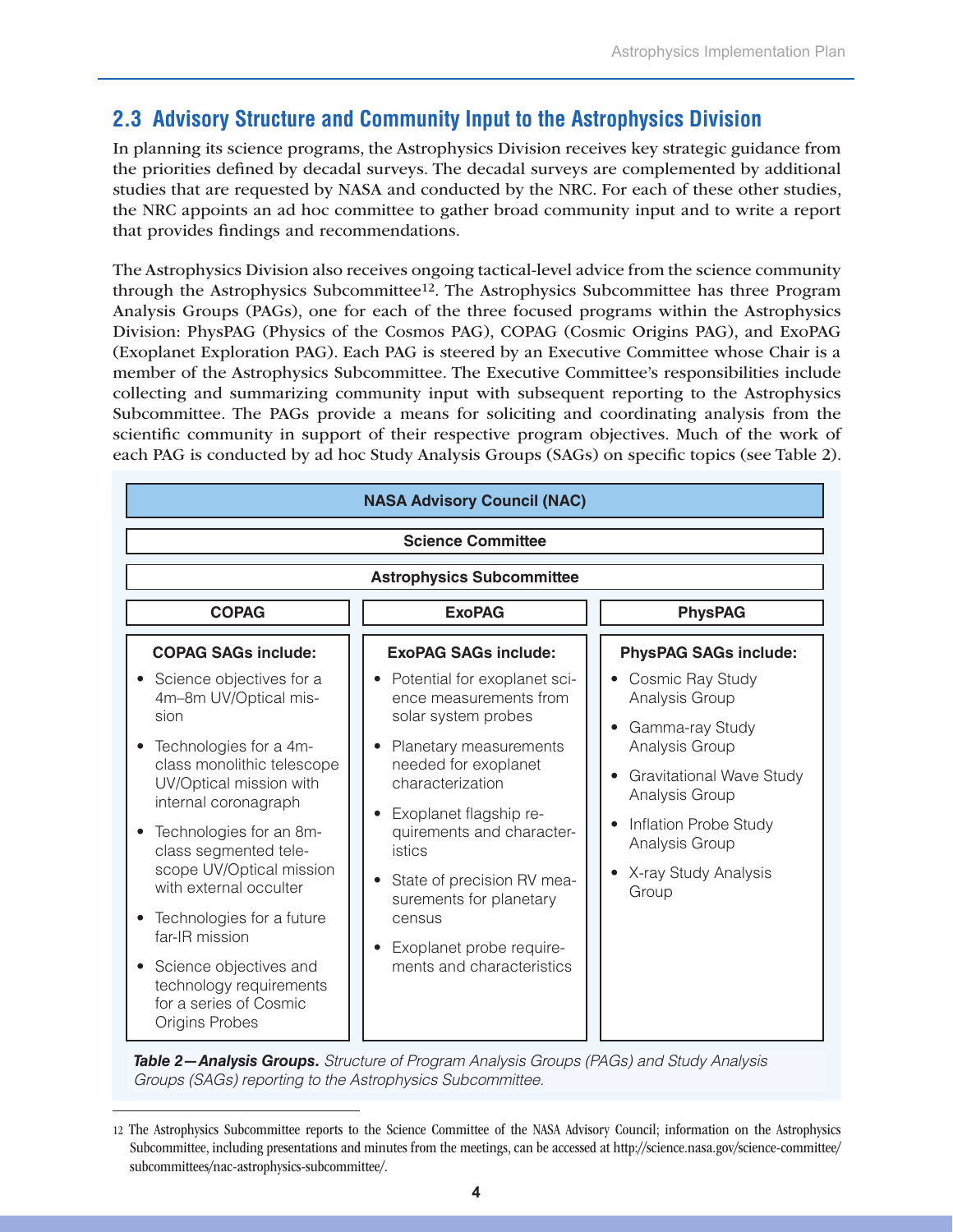All interested scientists can contribute to the PAGs and SAGs by participating in their meetings and by giving input. In this way, the PAGs enable direct and regular communication through public meetings, giving the community opportunities to provide scientific and programmatic analysis to the Astrophysics Division<sup>13</sup>.

Strategic advice to the Astrophysics Division is provided by the Boards of the NRC; the NRC is the operational unit of the National Academies of Science. The Committee on Astronomy and Astrophysics<sup>14</sup> (CAA) is a joint standing committee of the Space Studies Board (SSB) and the Board on Physics and Astronomy (BPA). The CAA's overarching purpose is to support scientific progress in astronomy and astrophysics and assist the Federal government in integrating and planning programs in these fields. The CAA has been charged with serving some of the purposes of a decadal survey implementation advisory committee (DSIAC) by providing strategic guidance to the Astrophysics Division regarding its implementation of the Decadal Survey15. The CAA's statement of task<sup>16</sup> requires it to monitor the progress in implementation of the recommendations of the Decadal Survey and to formulate and oversee ad hoc studies related to the implementation of the Decadal Survey. One such ad hoc study will be the Mid-Decade Review (see Section 5.6).

Finally, the Astronomy and Astrophysics Advisory Committee17 (AAAC) advises the National Science Foundation (NSF), NASA, and the U.S. Department of Energy (DOE) on selected issues within the fields of astronomy and astrophysics that are of mutual interest and concern to the agencies.

<sup>13</sup> Information on the PAGs and SAGs, including currently active SAGs and information on meetings and studies, may be found at http:// science.nasa.gov/science-committee/subcommittees/nac-astrophysics-subcommittee/analysis-groups/.

<sup>14</sup> Committee on Astronomy and Astrophysics; http://sites.nationalacademies.org/BPA/BPA\_048755.

<sup>15</sup> Decadal Survey, page 15: "NASA … should on a regular basis request advice from an independent standing committee constituted to monitor progress toward reaching the goals recommended in the decadal survey of astronomy and astrophysics, and to provide strategic advice to the agencies over the decade of implementation."

<sup>16</sup> CAA Statement of Task; http://sites.nationalacademies.org/BPA/BPA\_048755#SOT.

<sup>17</sup> Astronomy and Astrophysics Advisory Committee; http://www.nsf.gov/mps/ast/aaac.jsp.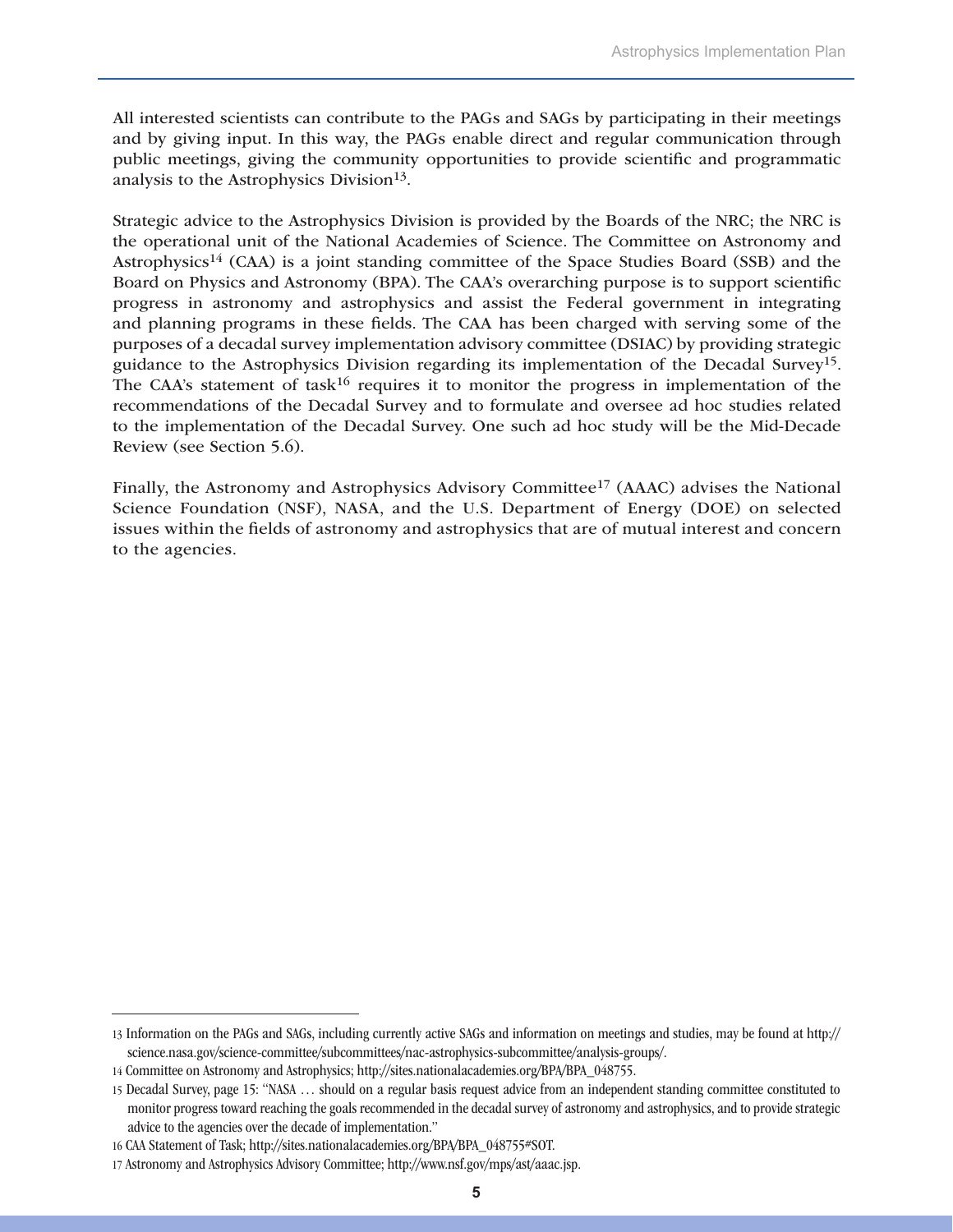# **3. The Decadal Survey**

### **3.1** *New Worlds, New Horizons in Astronomy and Astrophysics*

Decadal surveys represent the broad consensus of the Nation's scientific communities, and thus they are the starting point for NASA's strategic planning process in astrophysics.

The NRC Committee for a Decadal Survey of Astronomy and Astrophysics was charged "to survey the field of space and ground-based astronomy and astrophysics, recommending priorities for the most important scientific and technical activities of the decade 2010-2020." The committee was asked to formulate a research strategy with recommendations for initiatives in priority order within different categories (related to the size of the projects and their home agencies). The survey was also instructed to consider and make recommendations relating to the allocation of future budgets and to address choices that the agencies may face, given a range of budget scenarios, including criteria on which the recommendations depend.

The resulting report, *New Worlds, New Horizons in Astronomy and Astrophysics: A Survey for the Decade 2012-2021*, was released in August 2010. The accompanying panel reports<sup>18</sup> were released in 2011.

### **3.2 Summary of the Decadal Survey Recommended Program**

The Decadal Survey assumed in all cases that we complete, launch, and operate JWST, the highest priority of the 2000 decadal survey<sup>19</sup>. In addition, the prioritization process for the 2010 Decadal Survey considered projects that had been recommended in previous decadal surveys but had not had a formal start, in addition to research activities that have emerged more recently from the research community.

The decadal committee built a recommended program of activities for astronomy and astrophysics to realize the science of the high priority activities identified in the survey. They developed the following program for space-based astronomy with ranked large and medium activities, and unranked smaller activities.

| <b>Priority</b> | <b>Activity</b>                                  | <b>Science</b>                                                                                                                                         |
|-----------------|--------------------------------------------------|--------------------------------------------------------------------------------------------------------------------------------------------------------|
|                 | Wide Field Infrared Survey Telescope<br>(WFIRST) | Dark energy; exoplanets; infrared survey science                                                                                                       |
| 2               | Augmentation to Explorer Program                 | Enable rapid response to science opportunities                                                                                                         |
| 3               | Laser Interferometer Space Antenna<br>(LISA)     | Open low frequency gravitational wave window<br>for detection of black hole mergers and compact<br>binaries, and precision tests of General Relativity |
| $\overline{4}$  | International X-ray Observatory (IXO)            | Black hole accretion and neutron star physics;<br>matter/energy life cycles, and stellar astrophysics                                                  |

*Table 3.1—Recommended New Space Activities: Large Scale (From Table ES.5 of the Decadal Survey.*

<sup>18</sup> *Panel Reports—New Worlds, New Horizons in Astronomy and Astrophysics* (NRC, 2011); http://www.nap.edu/catalog.php?record\_id=12982. 19 *Astronomy and Astrophysics in the New Millennium* (NRC, 2001); http://www.nap.edu/catalog.php?record\_id=9839.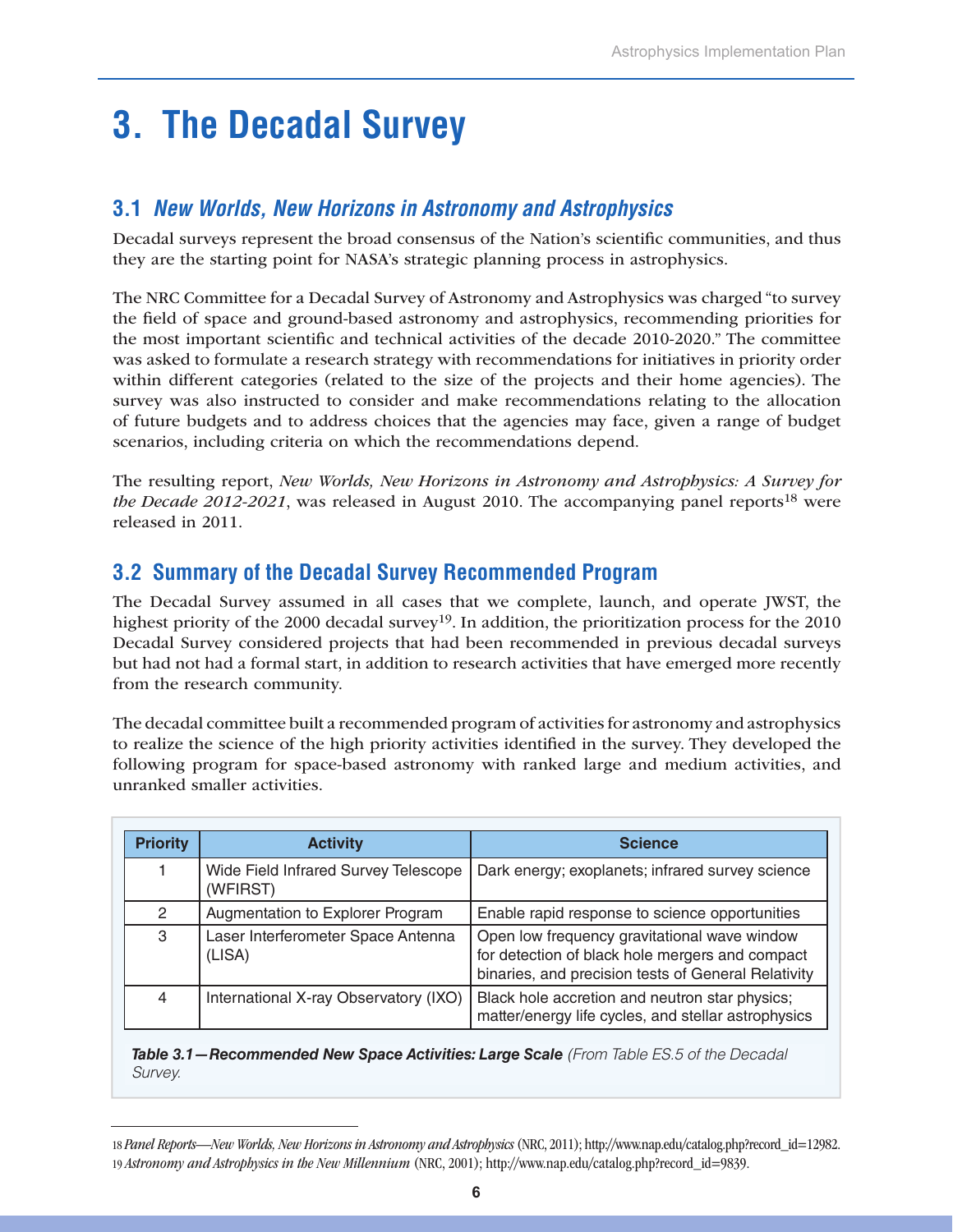The Explorer Augmentation recommendation increases the budget to enable 2 Medium-scale Explorer (MIDEX) missions<sup>20</sup>, two Small Explorer (SMEX) missions, and four Missions of Opportunity (MO) during the decade. The LISA and IXO recommendations both require a partnership with and prioritization by the European Space Agency (ESA); in addition, the LISA recommendation requires success of the LISA Pathfinder, and the IXO recommendation depends on a partnership with the Japanese Space Agency (JAXA).

| <b>Priority</b> | <b>Activity</b>                                   | <b>Science</b>                                                                                                              |
|-----------------|---------------------------------------------------|-----------------------------------------------------------------------------------------------------------------------------|
|                 | New Worlds Technology Development<br>Program      | Preparation for a planet imaging mission beyond<br>2020, including precursor science activities                             |
| 2               | Inflation Probe Technology<br>Development Program | Cosmic microwave background (CMB)/inflation<br>technology development and preparation for a<br>possible mission beyond 2020 |

*Table 3.2—Recommended New Space Activities: Medium Scale (From Table ES.4 of the Decadal Survey..*

For the first item in the medium scale activities, the Decadal Survey's proposed program is designed to allow a habitable exoplanet imaging mission to be well formulated in time for consideration by the 2020 decadal survey. Similarly, the second item depends on the near-term measurements of ongoing CMB polarization investigations to trigger the targeted technology investment.

| <b>Activity</b>                                                                 | <b>Science</b>                                                                                                                                     |
|---------------------------------------------------------------------------------|----------------------------------------------------------------------------------------------------------------------------------------------------|
| (Augmentation to) Astrophysics Theory Program                                   | <b>Broad</b>                                                                                                                                       |
| (Definition of) a future ultraviolet-optical space<br>capability to succeed HST | Technology development benefitting a future<br>ultraviolet telescope to study hot gas between<br>galaxies, the interstellar medium, and exoplanets |
| (Augmentation to) Intermediate Technology<br>Development                        | Broad; targeted at advancing the readiness of<br>technologies at technology readiness levels <sup>21</sup><br>$(TRL)$ 3 to 5                       |
| (Augmentation to) Laboratory Astrophysics                                       | Basic nuclear, ionic, atomic, and molecular<br>physics to support interpretation of data from<br><b>JWST</b> and future missions                   |
| (U.S. contribution to JAXA-led) SPICA mission                                   | Understanding the birth of galaxies, stars, and<br>planets; cycling of matter through the interstellar<br>medium                                   |
| (Augmentation to) the Suborbital Program                                        | Broad, but including especially CMB and particle<br>astrophysics                                                                                   |
| <b>Theory and Computation Networks</b>                                          | Broad; targeted at high priority science through<br>key projects                                                                                   |

*Table 3.3—Recommended New Space Activities: Small Scale (Alphabetical order; unranked) (From Table ES.1 of the Decadal Survey).*

Note that the recommendation for Theory and Computation Networks includes additional funding from NSF and DOE.

<sup>20</sup> The term MIDEX refers to medium-class Explorer missions that were launched on Delta 2 launch vehicles. Current medium-class Explorer mission are called EX missions and will be restricted to the available launch vehicles.

<sup>21</sup> Technology readiness levels; http://www.nasa.gov/topics/aeronautics/features/trl\_demystified.html.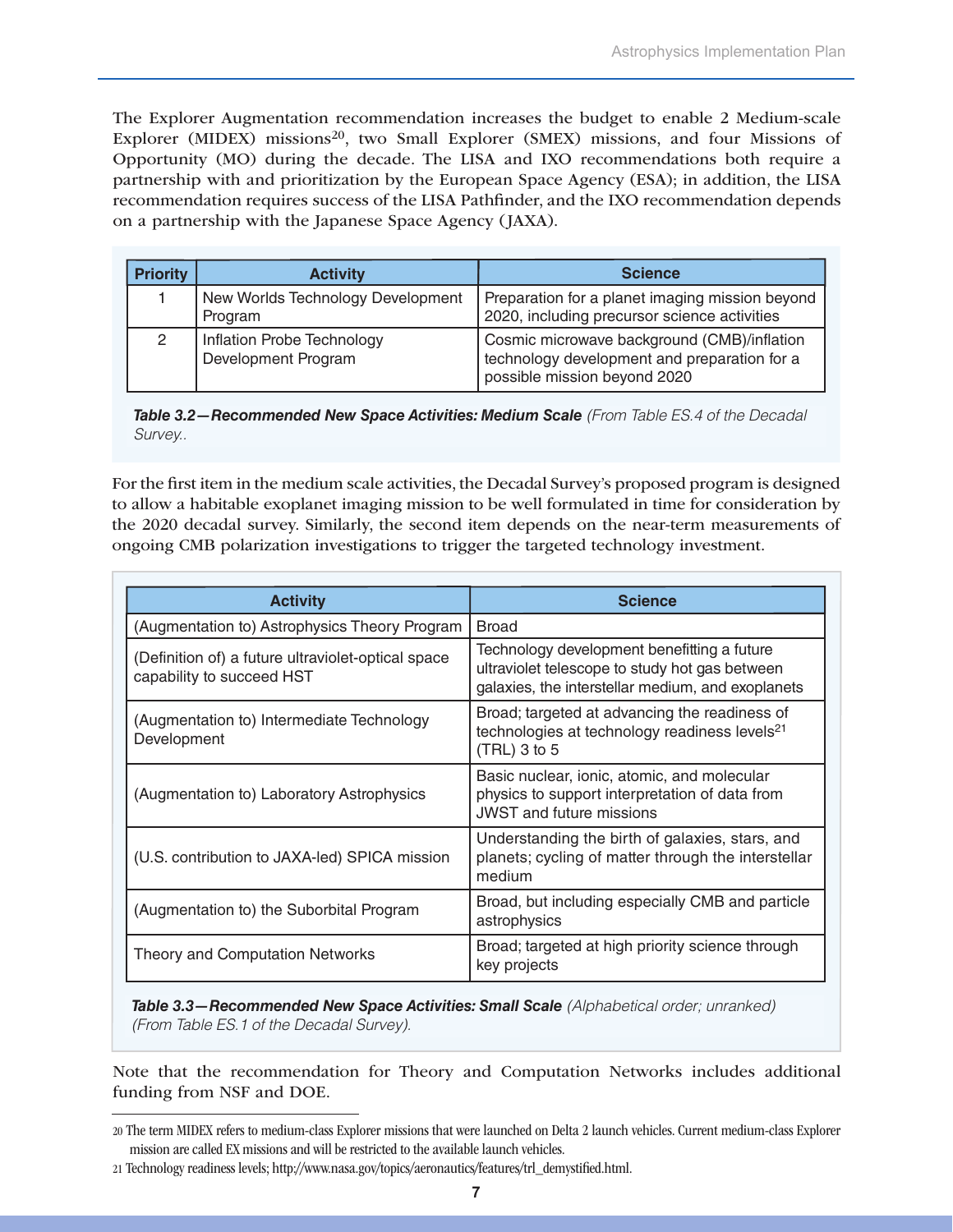### **3.3 Decadal Survey Budget Assumptions and Priorities**

#### *3.3.1 Baseline budget: Optimistic Scenario*

The program recommended by the Decadal Survey for NASA was constrained to fit within a budget for the Astrophysics Division that is flat in FY 2010 dollars over the decade and assumed a 2014 launch of JWST. These assumptions yielded \$3.7B available for new initiatives and augmentations to existing programs (including extensions of currently operating missions) within the decade 2012-2021. The resulting budget notionally would have allowed NASA to carry out the program given in Tables 3.1-3.3 above which includes launching WFIRST by 2020; enhancing the Explorer program; making a good start on LISA or IXO if selected by ESA for development this decade and otherwise carrying out technology development programs for them; carrying out technology programs for New Worlds and Inflation Probe; making essential augmentations to the core research programs; and contributing to SPICA.

#### *3.3.2 Reduced Budget Scenario*

NASA also charged the decadal committee to consider plans for a more conservative budget projection based on extrapolating the President's FY 2011 budget submission, which projected about \$700M less funding over the decade. With the resulting \$3B available over the decade, the full recommended program could not be carried out. In this situation, the committee set the first priority activities as follows: develop, launch, and operate WFIRST; implement the recommended Explorer program augmentations; implement the recommended core research program augmentations. The second priority activities are: pursue the New Worlds Technology Development Program as recommended, to a mid-decade review; start LISA as soon as possible (assuming a successful Pathfinder and ESA partnership); and invest in IXO technology development or possibly accelerate it. The third priority activities are to pursue the CMB Technology Development Program as recommended, to mid-decade review. This more conservative budget scenario does not permit NASA participation in the JAXA SPICA mission unless that mission's development phase is delayed.

| <b>Priority in Constrained Budget</b><br><b>Scenarios</b> | <b>Activities</b>                                      |  |  |
|-----------------------------------------------------------|--------------------------------------------------------|--|--|
|                                                           | Develop, launch, operate WFIRST<br>$\bullet$           |  |  |
|                                                           | <b>Explorer Program Augmentations</b><br>$\bullet$     |  |  |
|                                                           | • Core Research Program Augmentations                  |  |  |
|                                                           | New Worlds Technology Development Program<br>$\bullet$ |  |  |
| 2                                                         | <b>Start LISA</b><br>$\bullet$                         |  |  |
|                                                           | Invest in IXO technology development<br>$\bullet$      |  |  |
| 3                                                         | CMB Technology Development Program<br>$\bullet$        |  |  |
| Not Recommended                                           | Participation in SPICA                                 |  |  |

*Table 4—Recommended New Space Activities: Small Scale Constrained Budget Scenario (from the Decadal Survey, page 237).*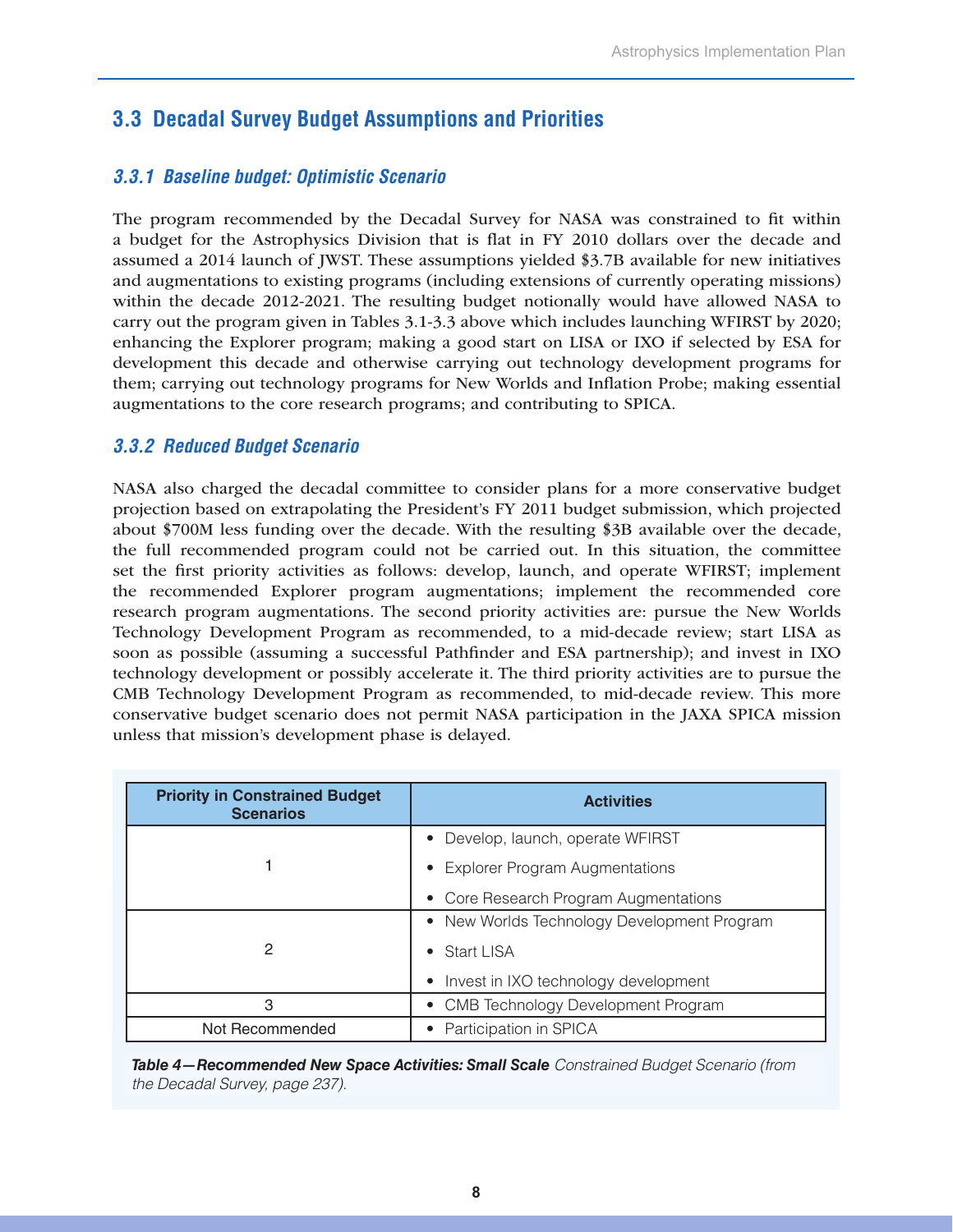# **4. Astrophysics Division Implementation Strategy**

### **4.1 Guiding Principles for Implementation Strategy**

The Astrophysics Division is responsible for the stewardship of the Nation's capabilities in space astrophysics and for advancing the Nation's space astrophysics goals and objectives. The guiding principles used by the Division in implementing its strategy for meeting those responsibilities include:

- Enable the science and priorities identified by the Decadal Survey with new activities as well as through ongoing missions, including large missions, medium missions, and Explorers.
- Invest in the Astrophysics Research Program for developing the science cases and technologies of new missions and for maximizing the scientific return from operating missions.
- • Receive community guidance and advice through the APS and its associated PAGs, the CAA, and the AAAC, and use this guidance and advice to inform decisions made by the Division.
- Implement the program through choices made by the Astrophysics Division in the context of the science and prioritized activities identified by the Decadal Survey, and work with the Science Mission Directorate, NASA Administrator's office, and White House Office of Management and Budget (OMB) to move those choices into budget realities.
- • Use processes that are as transparent as possible.
- • Preserve and nurture core capabilities at NASA Centers and throughout the Nation.
- Maintain flexibility needed in an environment that is constantly changing.

### **4.2 Key Developments since the Release of the Decadal Survey**

The Decadal Survey was released in August 2010. Since then, several important developments have transpired which affect the Astrophysics Division's strategy for implementing its recommendations. These include:

- • A new launch date of no earlier than 2018 was established for JWST, with a new lifecycle cost commitment of \$8.8B, an increase of \$3.1B over the previous commitment. The Administration has made the successful completion and launch of JWST one of NASA's priorities at the Agency level. NASA has committed funding with adequate reserves to JWST development to ensure a launch in 2018. No new strategic astrophysics mission can be started before funds become available near the completion and launch of JWST.
- • The budget environment assumed by the Decadal Survey has not been realized. The Decadal Survey assumes \$3.7B of available funding over the decade in its optimistic budget scenario, and the Survey's constrained budget scenario assumes \$3.0B of available funding over the decade. However, neither of these assumptions has been realized. Although the total funding for astrophysics is higher than either of those scenarios, the increased cost of JWST has left less than \$1B of available astrophysics funding over the decade to address the Decadal Survey recommendations for new projects and activities.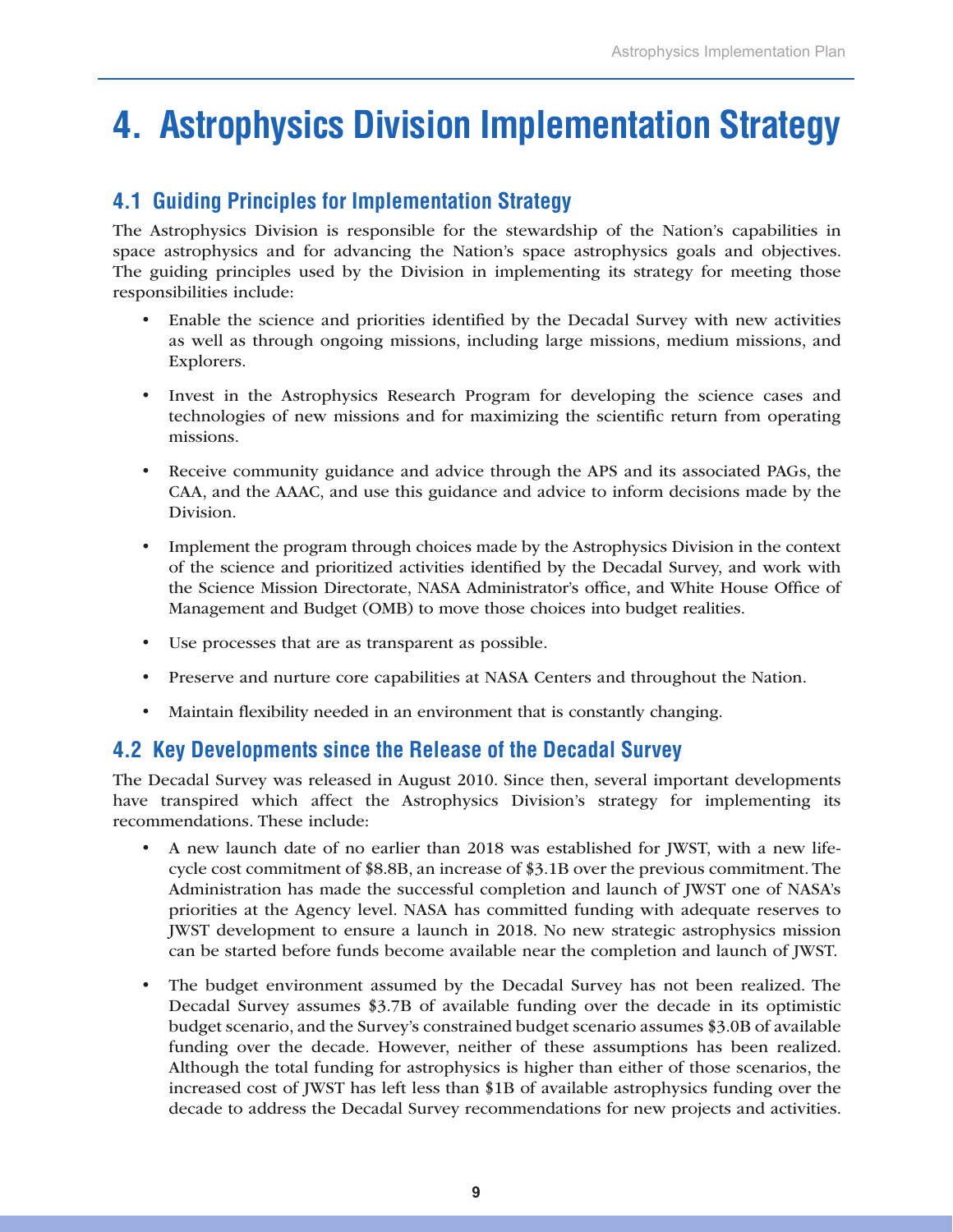- • Consistent with the recommendations of the NRC report on Assessment of a Plan for U.S. Participation in Euclid<sup>22</sup>, a strategic partnership was established with ESA in 2012 to participate in ESA's Euclid mission. This partnership includes contribution of sensor chip systems for the mission's Near Infrared Spectrometer and Photometer, at a cost of approximately \$50M, and selection of U.S. scientists to the Euclid Consortium and the Euclid Science Team.
- Neither LISA nor IXO was selected as the first large mission to go forward by the Decadal Survey nor as the first large mission in the ESA Cosmic Vision Programme; as a result the partnership between NASA and ESA was ended for these missions. In May 2012, ESA selected the Jupiter Icy moons Explorer (JUICE) mission over European-only X-ray and gravitational wave observatory missions as the first large mission in its Cosmic Vision 2015-2025 Programme.
- In June 2012, NASA announced that the National Reconnaissance Office (NRO) had made available two 2.4m telescope systems for NASA's use. In August 2012, NASA started two studies of potential uses of these telescope assets, to be completed and reported to the NASA Administrator in April 2013. Specifically:
	- o The Astrophysics Division will conduct a focused mission concept study to assess the possible astrophysical use of the telescope assets to address the science priorities described in the Decadal Survey for a wide field infrared survey telescope. The study will also consider an optional second instrument, i.e. a coronagraph to address the Decadal Survey's priorities for direct imaging and characterization of exoplanets. This study is called the Astrophysics Focused Telescope Assets (AFTA) study and it was initiated in October 2012.
	- o SMD will lead a broad study to assess a range of potential uses of these telescope assets across the SMD portfolio including Heliophysics, Planetary Science, and Astrophysics beyond the Decadal Survey priorities. Human Exploration and Space Technology will be active partners in this study, taking into account higher risk mission architectures, advanced technologies, and lower cost. This study includes a February 2013 community workshop.

### **4.3 Support for Decadal Survey Recommendations in the FY 2013 Budget**

The Astrophysics Division goal is to start a new strategic mission<sup>23</sup> in FY 2017, subject to the availability of funds as JWST approaches launch. The Decadal Survey has stated that the highest priority for a new large strategic mission in this decade is WFIRST. The cost and schedule growth that occurred on JWST has led to concern about project management and control for large missions. It is important that NASA successfully deliver JWST within its rebaselined cost and schedule commitments. It is also important that all future missions proposed for new starts have well understood technical, cost, and schedule estimates in order to prevent cost overruns. Several GAO studies on past NASA missions find that a robust program of technology development is an effective way to retire cost risks.<sup>24</sup>

Since it cannot be assumed that the authority to start a new large mission will granted by 2017, concepts for strategic moderate cost missions that cost no more than approximately \$1B (hereafter referred to as "probes"25) must also be considered. The Astrophysics Division has begun studies to identify candidates for such probes that derive from the activities prioritized in the Decadal Survey and are responsive to the Decadal Survey science questions. See Section 5 for details. The Astrophysics Division is also conducting the AFTA study during 2013 to assess the

<sup>22</sup> *Assessment of a Plan for U.S. Participation in Euclid* (NRC, 2012); http://www.nap.edu/catalog.php?record\_id=13357.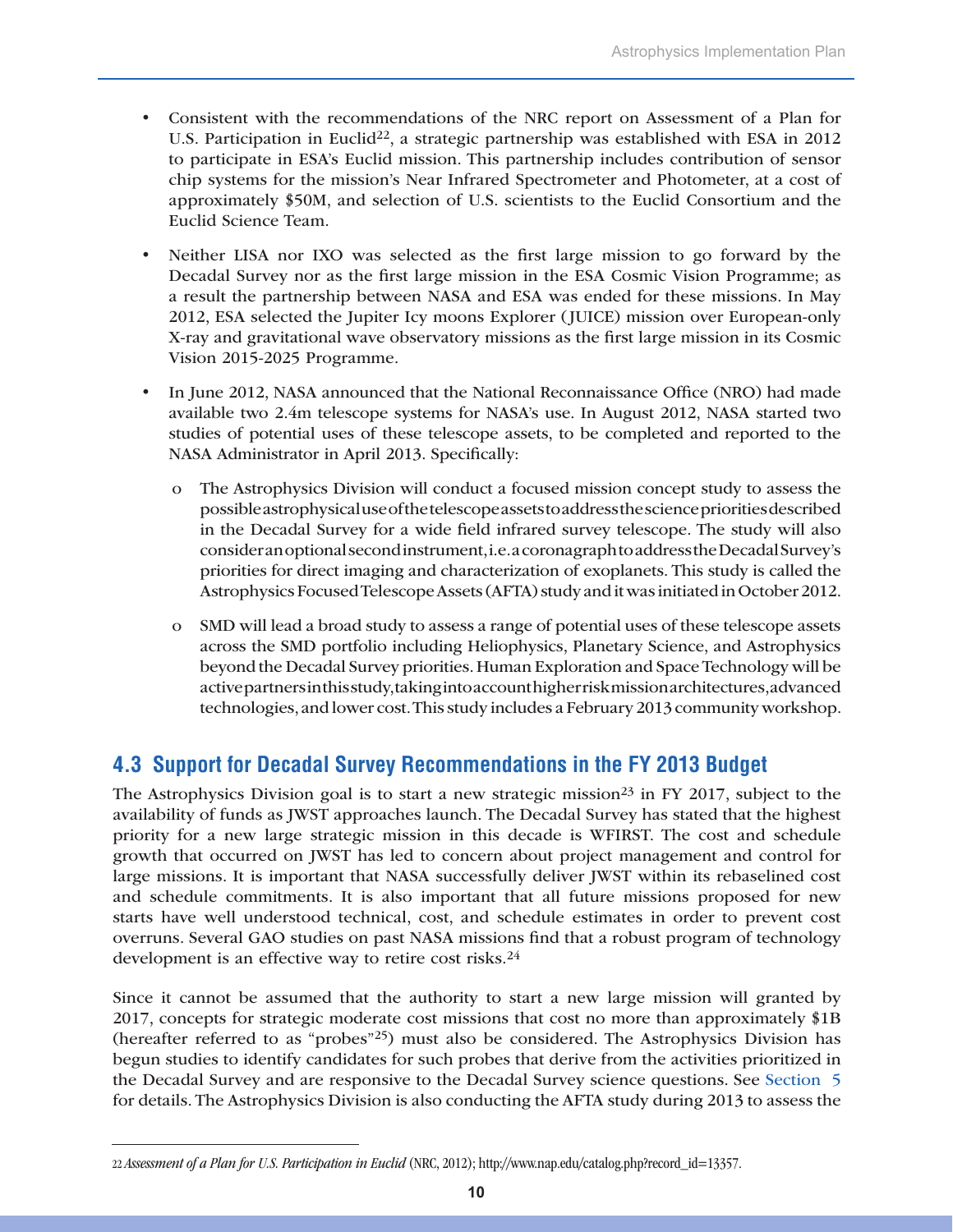possible scientific benefits and cost estimates of using the 2.4m telescope assets for advancing the science of the high priority activities recommended in the Decadal Survey.

In addition, progress on Decadal Survey science and priorities is maintained through sustaining and enhancing the core research program, continued operation of existing missions and their Guest Observer (GO) programs, growing use of the suborbital programs, and more frequent Explorer opportunities. Funding for all of these programs is maintained in the President's FY 2013 budget request. Note that, at the time this document is written, the Congress has not acted on the President's FY 2013 budget request for NASA.

The President's FY 2013 budget request for the Astrophysics Division includes:

- An Astrophysics Explorer Program that can support four mission selections and four Missions of Opportunity (MO) selections over a decade (depending on the cost caps chosen and launch vehicle availability). The Astrophysics Explorer Program budget has been augmented in response to the Decadal Survey to support this cadence of missions. One EX-class mission and one Mission of Opportunity from the November 2010 Announcement of Opportunity (AO), both to be downselected in Spring 2013, are funded. An AO for another MO was released in September 2012; in addition, a FY 2014 AO for a SMEX-class mission, and a FY 2015 AO for an EX-class mission and a MO are planned.
- • Extensions of astrophysics operating missions and their associated GO programs. In response to the 2012 Senior Review of Operating Missions<sup>26</sup>, extensions were approved and funding was allocated through at least FY 2014 for Chandra, Fermi, Hubble, Kepler, Spitzer, and Swift. Continuation of NASA funding for U.S. participation consistent with JAXA or ESA's plans was allocated for Herschel, Planck, Suzaku, and XMM-Newton.
- • Continued development and operation of the SOFIA airborne observatory. Development of SOFIA is continued to enable Cycle 1 GO science observations beginning in mid 2013. An instrument upgrade will begin in 2013, and an AO for new instrumentation is planned for 2014. The SOFIA Observatory will formally transition from development to operations by 2014 after at least four instruments are commissioned for the use of guest observers.
- • A new program for mid-TRL level technology development. In response to the Decadal Survey, the Strategic Astrophysics Technology (SAT) program has been established. Through the SAT program, the Astrophysics Division solicits and provides funding for mid-level technology that addresses the highest technology development priorities in all three focused programs (PCOS, COR, ExEP). In support of the SAT program, all three focused programs annually survey their communities for technology needs that are required to advance the Decadal Survey priorities, and this survey is published in the Program Annual Technology Reports.
- An augmented competitive Astrophysics Research Program that maintains growth realized in FY 2012. The funding available for competed research investigations was increased by 10% from FY 2010 to FY 2012, and this higher funding level is maintained in the FY 2013 President's budget request. This supports increased funding for all of the competitive research programs (ADAP, APRA, ATP, OSS) and is responsive to Decadal Survey

<sup>23</sup> A strategic mission is one that is identified other than through an Announcement of Opportunity for PI-led mission proposals. In the Astrophysics Division, all non-Explorer missions are strategic missions.

<sup>24</sup> *NASA: Assessments of Large-Scale Projects* (GAO-12-207SP); http://www.gao.gov/products/GAO-12-207SP.

<sup>25</sup> The Astrophysics Division is currently operating three missions that could be considered probe-class based on their development and operation costs: the Spitzer Space Telescope, the Fermi Gamma Ray Space Telescope, and the Kepler Space Telescope.

<sup>26 2012</sup> Senior Review of Astrophysics Division Operating Missions; http://nasascience.nasa.gov/astrophysics/2012-senior-review/.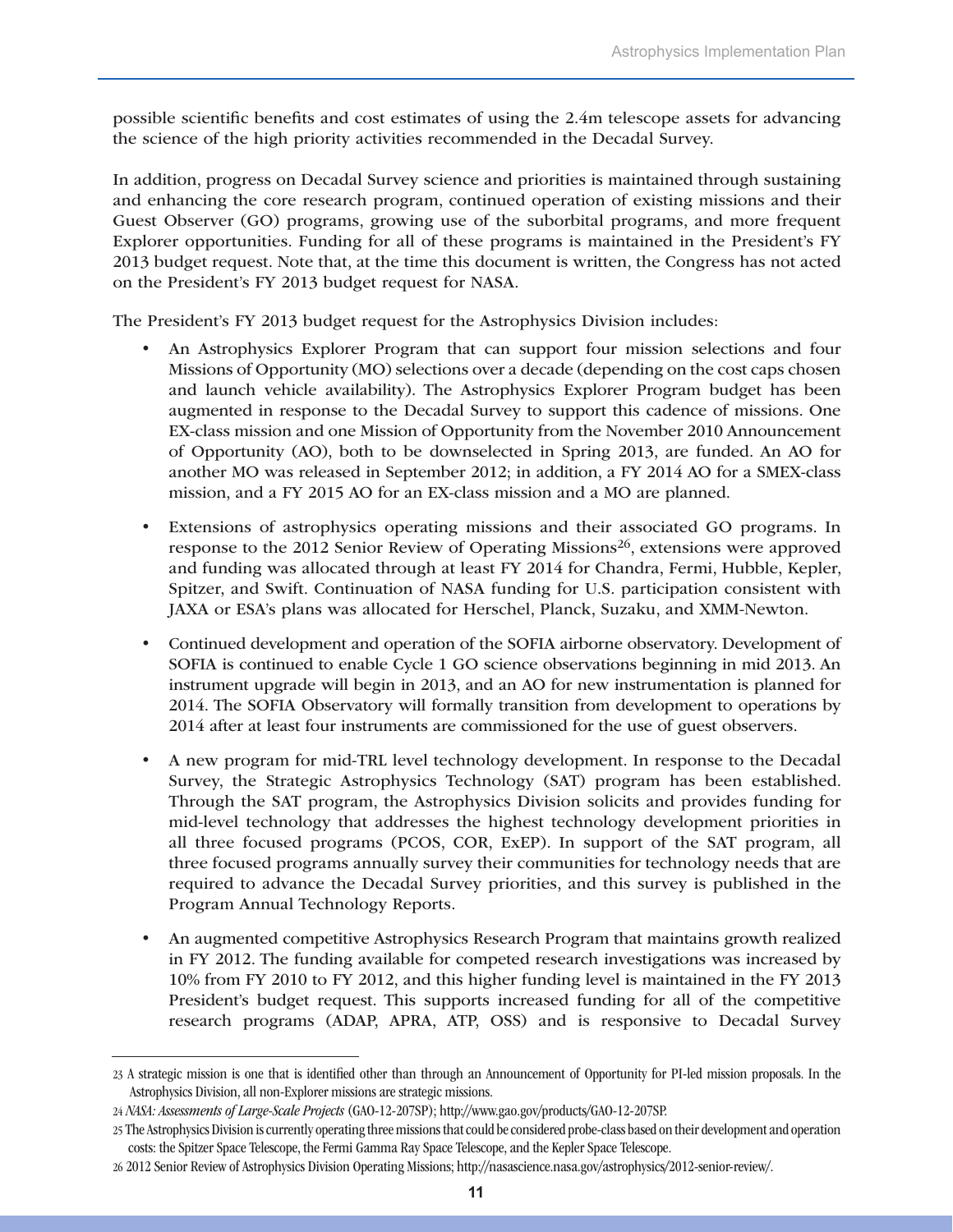recommendations regarding the Astrophysics Theory Program and suborbital payloads and investigations in the Astrophysics Research and Analysis program.

• New research opportunities. In response to recommendations in the Decadal Survey and from the APS, new proposal opportunities are being offered and funded for Theory and Computation Networks (in partnership with NSF), laboratory astrophysics consortia, and the Nancy Grace Roman Technology Fellowships for early career researchers.

Following the formulation of the President's FY 2013 budget request, an NRC study<sup>27</sup> endorsed a small investment in Euclid as a valuable first step toward meeting one of the science goals of the WFIRST mission. The committee found that this contribution is consistent with the recommendations of the Decadal Survey in maintaining a U.S. leadership role in dark energy studies only in combination with moving forward with the WFIRST mission's dark energy program and its broader goals. NASA has undertaken a partnership with ESA and agreed to provide a contribution of detector subsystems for the Near Infrared Spectrometer Photometer (NISP) instrument on the Euclid mission in exchange for appointing NASA-selected members for full participation in the Euclid Consortium and the Euclid Science Team.

A summary of some of the items in the FY 2013 President's budget request which respond directly to Decadal Survey recommendations is provided in Table 5.28

<sup>27</sup> *Assessment of a Plan for U.S. Participation in Euclid*, (NRC, 2012); http://www.nap.edu/catalog.php?record\_id=13357..

<sup>28</sup> In February 2012, the APS conducted an assessment of the Astrophysics Division's response to the Decadal Survey recommendations included in the FY 2013 President's budget request; see the Chair Letter of the February 2012 meeting at http://science.nasa.gov/science-committee/ subcommittees/nac-astrophysics-subcommittee/.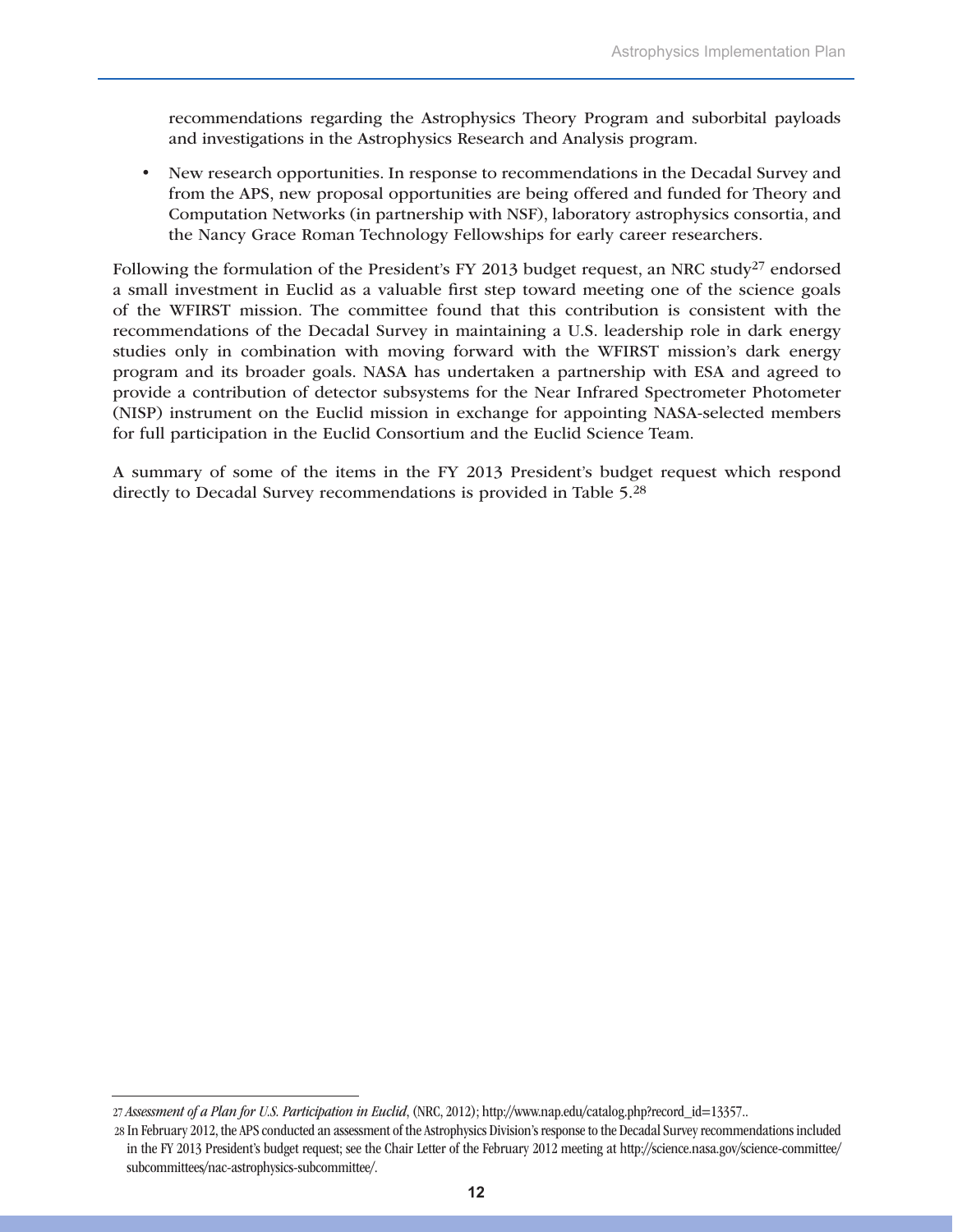| <b>Scale</b> | <b>Decadal Survey Recommendation</b>                    | <b>Response included in the FY 2013</b><br><b>President's Budget Request</b>                                                                                                            |
|--------------|---------------------------------------------------------|-----------------------------------------------------------------------------------------------------------------------------------------------------------------------------------------|
| Large        | <b>WFIRST</b>                                           | SDT and DRMs in FY 2011 and FY 2012; AFTA<br>study in FY 2013; technology investments in<br>detectors through SAT program; participation<br>in Euclid                                   |
| Large        | <b>Explorer Augmentation</b>                            | Augment budget to support selection of 2 EX<br>missions, 2 SMEX missions, and 4 Missions<br>of Opportunity over a decade; MO AO in 2012,<br>SMEX AO in 2013/2014, and EX AO in 2015     |
| Large        | <b>LISA</b>                                             | Complete ST-7/LISA Pathfinder mission;<br>technology investments through SAT program;<br>Community Science Team (CST) study in 2012                                                     |
| Large        | <b>IXO</b>                                              | Technology investments through SAT program;<br>CST study in 2012; potential probe study                                                                                                 |
| Medium       | New Worlds Technology                                   | Technology investments through technology<br>testbeds and SAT program; probe studies in FY<br>2013 and FY 2014                                                                          |
| Medium       | Inflation Probe Technology                              | Technology investments through APRA program<br>including three suborbital balloon payloads;<br>complete Planck mission and data analysis;<br>potential probe study after Planck results |
| Small        | Astrophysics Theory Program<br>Augmentation             | Small augmentation starting in FY 2012 and<br>maintained                                                                                                                                |
| Small        | (Definition of) a future UV-optical<br>space capability | Technology investments through SAT program;<br>science driver studies in FY 2012 and responsive<br>mission studies in FY 2013 leading toward next<br>decadal survey                     |
| Small        | Intermediate Technology<br>Development Augmentation     | Initiated SAT program in FY 2010                                                                                                                                                        |
| Small        | Laboratory Astrophysics<br>Augmentation                 | Augmentation to select laboratory consortia                                                                                                                                             |
| Small        | SPICA (U.S. contributions to JAXA-led)                  | Not supported as a strategic contribution;<br>candidate for Explorer Mission of Opportunity                                                                                             |
| Small        | Suborbital Program Augmentation                         | Small augmentation for payloads; augmentation<br>to support development of ULDB platforms and<br><b>WASP</b>                                                                            |
| <b>NA</b>    | Additional core program<br>augmentations                | Initiated Nancy Grace Roman Technology Fellows<br>program; small augmentation for ADAP program;<br>small augmentation for APRA program                                                  |

*Table 5—FY 2013 response to Decadal Survey. Astrophysics Division programs and activities included in the FY 2013 President's budget request that respond to Decadal Survey recommendations.*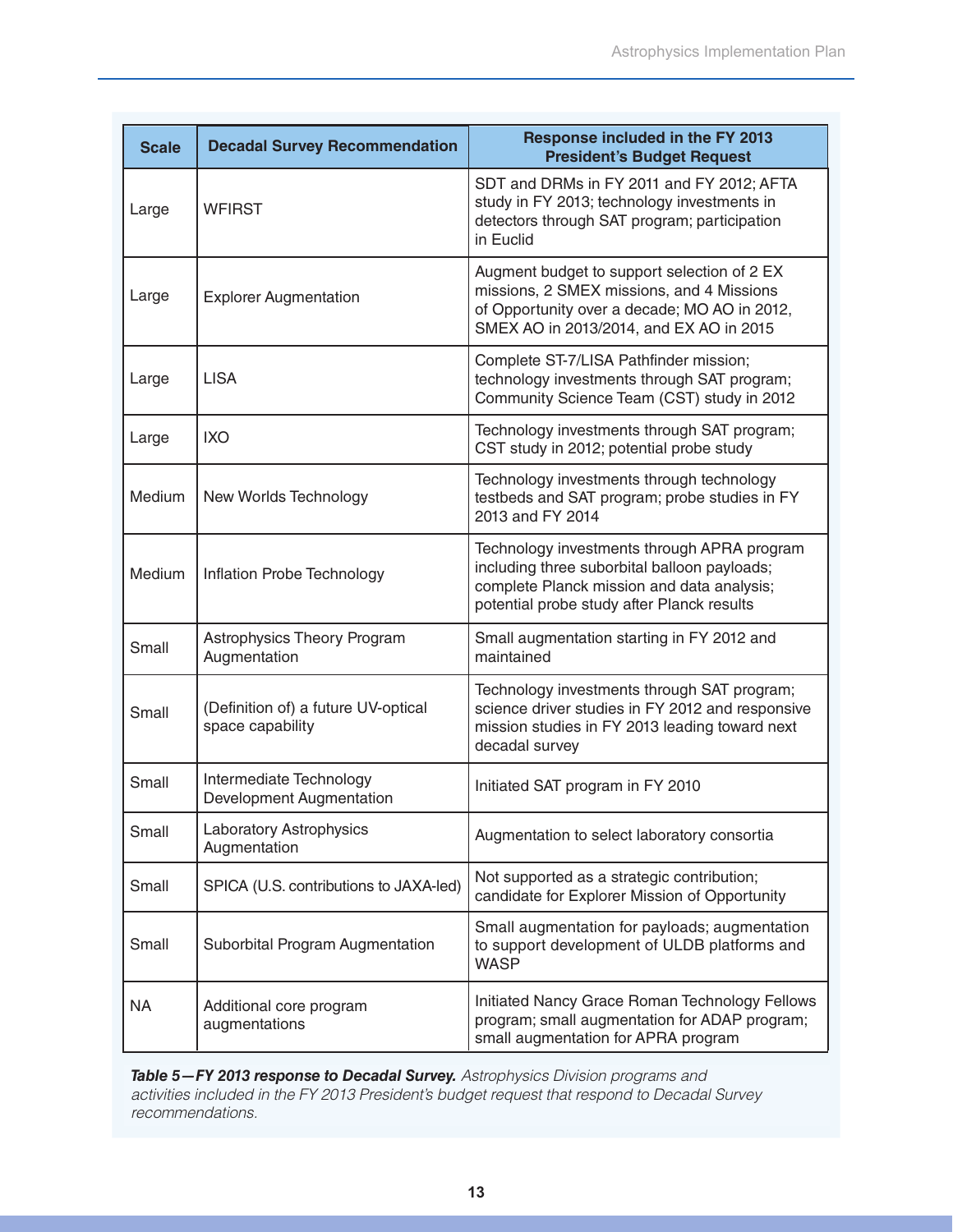|                                      | <b>Astrophysics Missions timeline</b>           |              |              |              | Last updated: October 1, 2012        |
|--------------------------------------|-------------------------------------------------|--------------|--------------|--------------|--------------------------------------|
| <b>Decadal Survey Mission</b>        |                                                 |              |              |              |                                      |
| Explorer 2013/14 Mission             |                                                 |              |              |              | UMMA)                                |
| Euclid (ESA)                         |                                                 |              |              |              |                                      |
| Explorer 2012 Mission of Opportunity |                                                 |              |              | 911 II       |                                      |
| <b>JWST</b> (ESA, CSA)               |                                                 |              |              |              |                                      |
| Explorer 2011 Mission of Opportunity |                                                 |              |              |              |                                      |
| Explorer 2011 Mission                |                                                 |              |              |              |                                      |
| <b>ASTRO-H (JAXA)</b>                |                                                 |              |              |              |                                      |
| ST-7/LPF (ESA)                       |                                                 |              |              |              |                                      |
| <b>NuSTAR</b> (ASI, Denmark)         |                                                 |              |              |              |                                      |
| <b>SOFIA (DLR)</b>                   |                                                 |              |              |              |                                      |
| Herschel (ESA, UK, Netherlands)      |                                                 |              |              |              |                                      |
| Planck (ASI, CNES, UK, ESA)          |                                                 |              |              |              |                                      |
| Kepler                               |                                                 |              |              |              |                                      |
| Fermi (DOE, Intl team)               |                                                 |              |              |              |                                      |
| Suzaku (JAXA)                        | <b>GALEX NASA science</b>                       |              |              |              |                                      |
| Swift (ASI, UK)                      | mission ended February<br>2012. Caltech mission |              |              |              |                                      |
| Spitzer                              | began in May 2012.                              |              |              |              |                                      |
| <b>GALEX</b> (South Korea)           |                                                 |              |              |              |                                      |
| <b>XMM-Newton (ESA)</b>              |                                                 |              |              |              | Planned<br><b>Formulation</b>        |
| Chandra (SRON)                       |                                                 |              |              |              | Development                          |
| Hubble (ESA)                         |                                                 |              | <b>SM</b>    |              | Operating<br><b>Extended Mission</b> |
|                                      |                                                 |              |              |              |                                      |
| TIMELINE 1995                        | 1998<br>2001                                    | 2004<br>2007 | 2010<br>2013 | 2016<br>2019 | 2022<br>2025                         |

*Figure 1. Astrophysics mission timeline through the early 2020s.*

# **4.4 Astrophysics Implementation Plan**

The Astrophysics Division will use the science of the high priority activities identified by the Decadal Survey to guide strategy and inform choices going forward into this decade and in preparing for the next decadal survey.

There is, however, inadequate available budget to implement all the Decadal Survey recommendations (cf. Sections 3.2 and 3.3). In particular, a new start for a large mission will be possible only when the spending on JWST begins to decrease in FY 2017. In the interim, progress on decadal priorities will be made through the core research program, through the continued operation of existing missions and their Guest Observer (GO) programs, through the suborbital program, and through frequent Explorer opportunities.

To prepare for a new mission, the Astrophysics Division is undertaking a near-term program of mission concept studies and technology development, with the goal of informing a mid-decade decision on a mission which could begin formulation starting as early as FY 2017. These include studies of a large strategic mission, WFIRST. Since funding availability for a large mission cannot be guaranteed, moderate missions ("probes") are also being studied to begin formulation as early as mid-decade.

Note that all mission concept studies must derive from the science objectives of the prioritized activities in the Decadal Survey. Table 6 provides a summary of these mission concept studies, including probes that may address the WFIRST science objectives.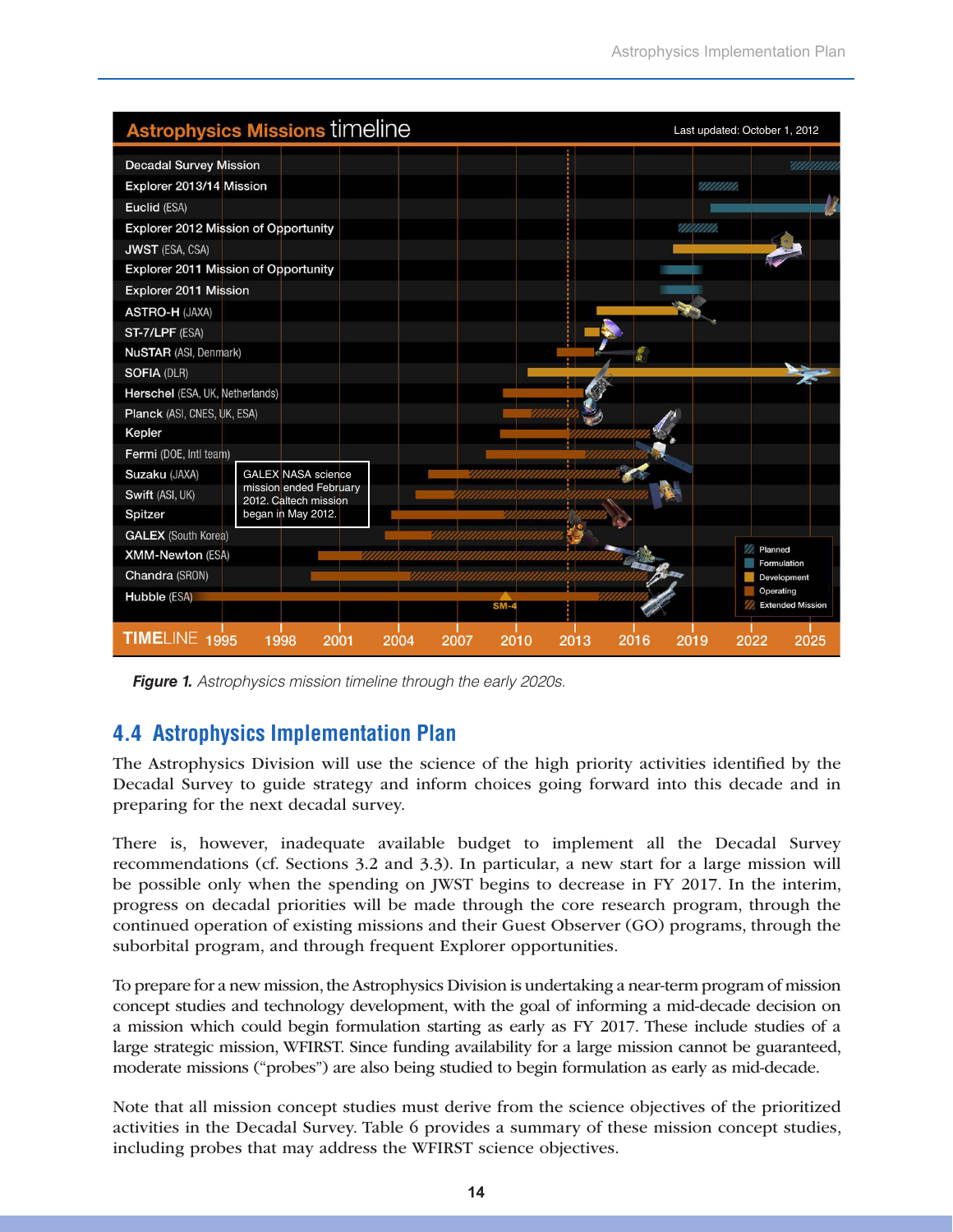| <b>Strategic Mission</b><br><b>Concepts</b>                                                                                                                        | <b>Derived from</b><br><b>Decadal Survey</b><br><b>Recommendation</b>        | <b>Status of Studies</b>                                       | <b>Plan for Future</b>                                                                                                          |
|--------------------------------------------------------------------------------------------------------------------------------------------------------------------|------------------------------------------------------------------------------|----------------------------------------------------------------|---------------------------------------------------------------------------------------------------------------------------------|
| <b>WFIRST: Large</b><br><b>Strategic Mission</b><br>(DRM1)                                                                                                         | Large 1st priority:<br>Completed in 2012<br><b>WFIRST</b>                    |                                                                | Candidate large<br>mission for mid-decade                                                                                       |
| <b>WFIRST: Probe-size</b><br><b>Strategic Mission</b><br>(DRM2)                                                                                                    | Large 1st priority:<br><b>WFIRST</b>                                         | Completed in 2012                                              | Candidate probe for<br>mid-decade                                                                                               |
| Use of the 2.4m<br>telescope assets to<br>advance the science<br>of WFIRST (study<br>includes an optional<br>second instrument to<br>advance exoplanet<br>science) | Large 1st priority:<br><b>WFIRST</b><br>(Medium 1: New Worlds<br>Technology) | Started in 2012                                                | Candidate large<br>mission for mid-decade                                                                                       |
| <b>Gravitational Wave</b><br>missions to advance<br>the science of LISA                                                                                            | Large 3rd priority: LISA                                                     | Completed in 2012                                              | Candidate large<br>mission for next<br>decade; candidate<br>for international<br>partnership                                    |
| X-ray missions to<br>Large 4th priority: IXO<br>advance the science<br>of IXO                                                                                      |                                                                              | Completed in 2012;<br>under consideration for<br>study in 2014 | Candidate probe for<br>mid-decade; candidate<br>large mission for next<br>decade; candidate<br>for international<br>partnership |
| <b>Exoplanet probes</b><br>to advance the<br>science of a planet<br>characterization and<br>imaging mission                                                        | Medium 1st priority:<br><b>New Worlds</b><br>Technology                      | Planned for 2013                                               | Candidate probe for<br>mid-decade; candidate<br>large mission for next<br>decade                                                |
| Cosmic Microwave<br>Background<br><b>Polarization Probe</b>                                                                                                        | Medium 2nd priority:<br><b>Inflation Probe</b><br>Technology                 | Study under<br>consideration for study<br>in 2015              | Candidate probe or<br>large mission for next<br>decade                                                                          |
| Science and<br>technology drivers for a<br>UV/Visible mission                                                                                                      | Small: (Definition of) a<br>future UV-optical space<br>capability            | Started in 2012                                                | Candidate probe or<br>large mission for next<br>decade                                                                          |

*Table 6—Mission concept studies being conducted or considered.*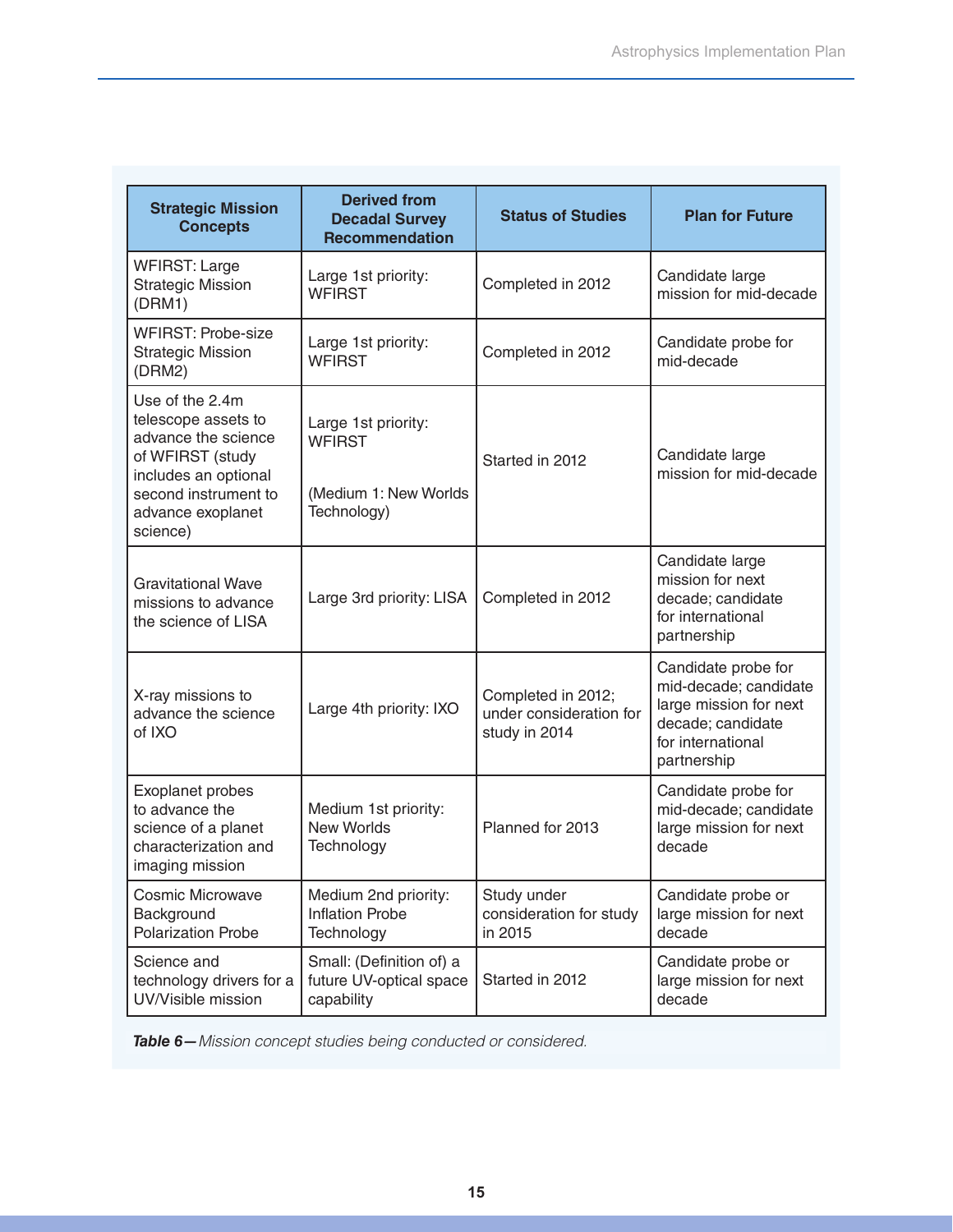An FY 2017 new start, followed by efficient development for the selected mission, requires mature technology by the end of this decade. The mission concept studies shown in Table 6 will identify technology requirements, and these will be used to guide technology investments during this decade.

Sections 5 through 7 provide more details about the overall Astrophysics Division implementation plan for the near term. The processes and activities pertaining to the Division's response to the Decadal Survey's recommendations for the next strategic mission are presented in Section 5. The plan for addressing the recommendation for the Explorer Program augmentation is detailed in Section 6, and the responses to recommendations for the Core Research program and other small-scale items are given in Section 7.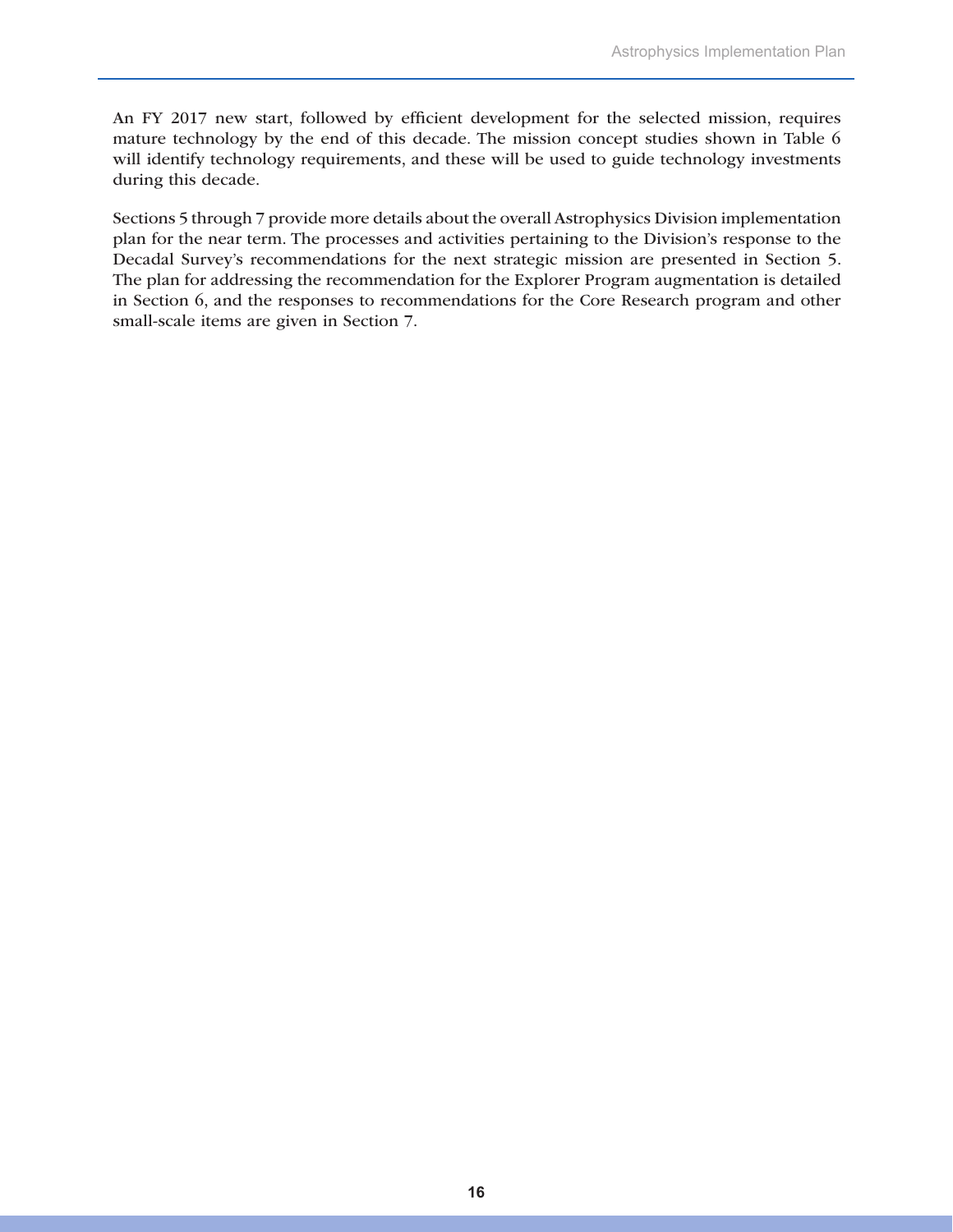# **5. Astrophysics Implementation Plan: Toward the Next Strategic Mission**

### **5.1 Overview**

The Decadal Survey recommended WFIRST as the top priority for the next large space mission. Given that ESA is not proceeding with LISA or IXO in this decade, WFIRST is the only large space mission prioritized by the Decadal Survey still under consideration for a start in this decade. However, since funding availability for starting a large space mission this decade cannot be guaranteed, moderate-sized ("probe") mission concepts are also being considered. All such probe mission concepts must derive from the prioritized recommendations in the Decadal Survey.

The near-term implementation of the strategy calls for completing the following activities by the end of FY 2014:

- • Continue mission concept studies and technology development for WFIRST to be prepared for a potential new start this decade.
- • Guided by other Decadal Survey prioritized recommendations (see Tables 3.1 and 3.2), identify mission concepts that can be developed within a probe-class budget while addressing the science objectives of Decadal Survey prioritized recommendations.
- • For the mission concepts thereby identified (see Table 6), develop a technology development plan so that the schedule and cost of maturing the technologies to TRL-  $6^{29}$ can be established and verified through the independent technology management boards of the three Astrophysics Division focused program offices.
- • Map the technology funding requirements from the above exercise to the available funding in this decade.
- Identify opportunities for international partnerships in order to reduce NASA's cost of the mission concepts identified and to advance the science objectives of the Decadal Survey in addition to WFIRST or probe-class missions.

Although technology development plans exist in all three focused program areas<sup>30</sup>, not all potentially important areas of technology can be advanced within the near term. With the above data in hand, priorities can be set and decisions can be made for high priority, focused investments in

- technologies for the missions with highest potential to be the next mission to start;
- • technologies that can facilitate a partnership with another agency;

and/or

• technologies for missions competing in the 2020 decadal review.

<sup>29</sup> NASA space flight project management processes require that technologies necessary for a space flight project must be matured to TRL-6 prior to the Preliminary Design Review (PDR); see NASA Procedural Requirements (NPR) 7120.5E, *NASA Space Flight Program and Project Management Requirements,* in the NASA Online Directives Information System (NODIS) at http://nodis3.gsfc.nasa.gov/.

<sup>30</sup> Cosmic Origins Program Annual Technology Report (PATR) at http://cor.gsfc.nasa.gov/technology/; Exoplanet Exploration Program Technology Plan at http://exep.jpl.nasa.gov/technology/; Physics of the Cosmos PATR at http://pcos.gsfc.nasa.gov/technology/.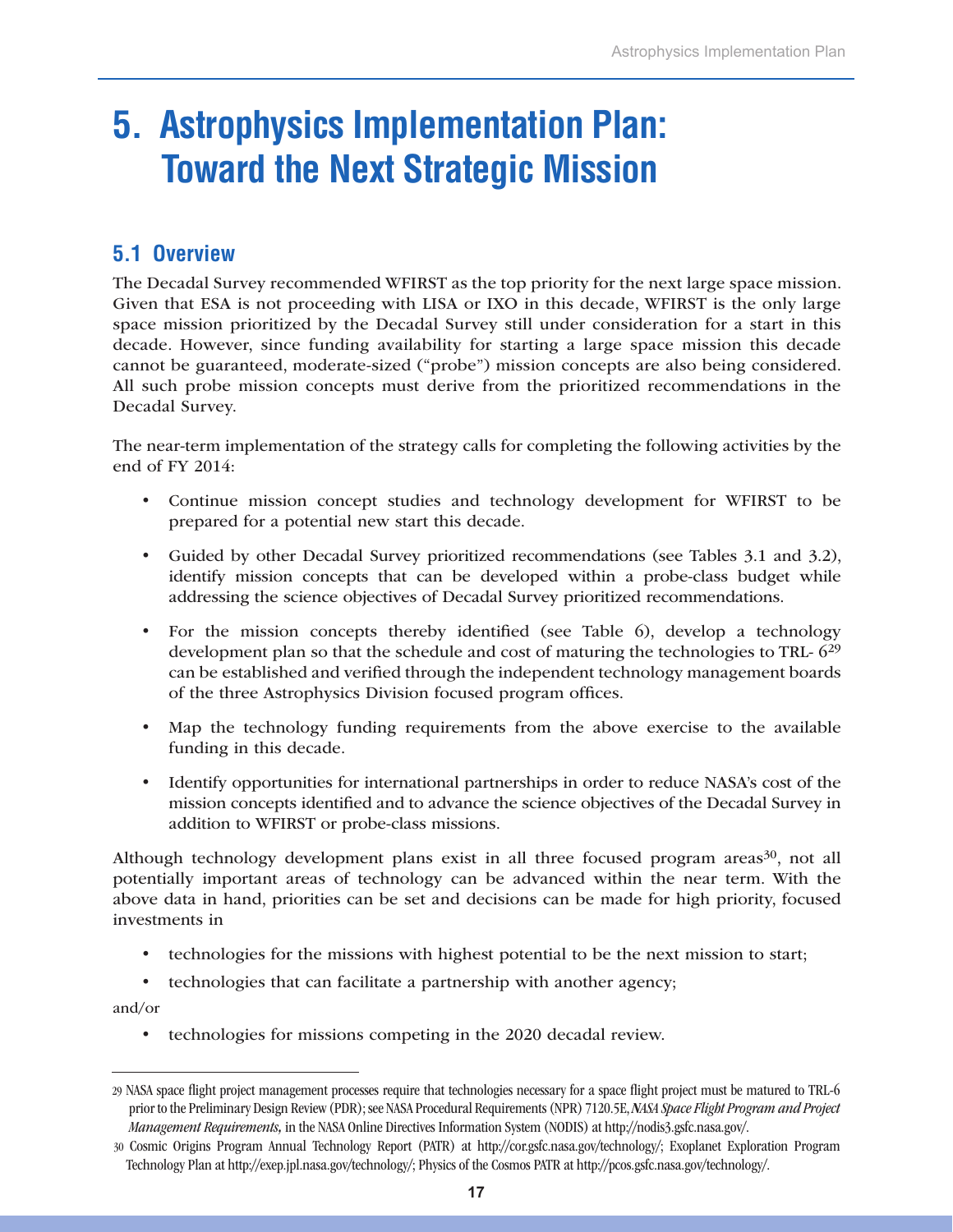The Astrophysics Division strategy for selecting and starting the next strategic mission is shown schematically in Figure 2. Further details about the steps along this path are given in the subsections below.



*Figure 2. Schematic plan for starting a strategic mission in 2017.*

### **5.2 WFIRST**

#### *5.2.1 DRM1: full size WFIRST*

The WFIRST Science Definition Team (SDT) was formed in 2011 to refine the science case for the mission, optimize the design and implementation, and develop two Design Reference Missions (DRMs) to serve as the basis for further programmatic and technical review. The first DRM (DRM1) was scoped to meet all of the scientific and observational requirements outlined in the Decadal Survey. It utilizes existing, proven technology, and could move into design and development immediately if a new start were to be approved.

DRM1 utilizes infrared sensors based on current technology and fits within a medium lift class launch vehicle fairing. DRM1 assumes that WFIRST will be deployed in an Earth-Sun L2 libration point orbit, and have a prime mission of 5 years, but will have no design elements (e.g., propellant supply) that intrinsically limit the lifetime to less than 10 years.

The report of the SDT is available at http://wfirst.gsfc.nasa.gov/.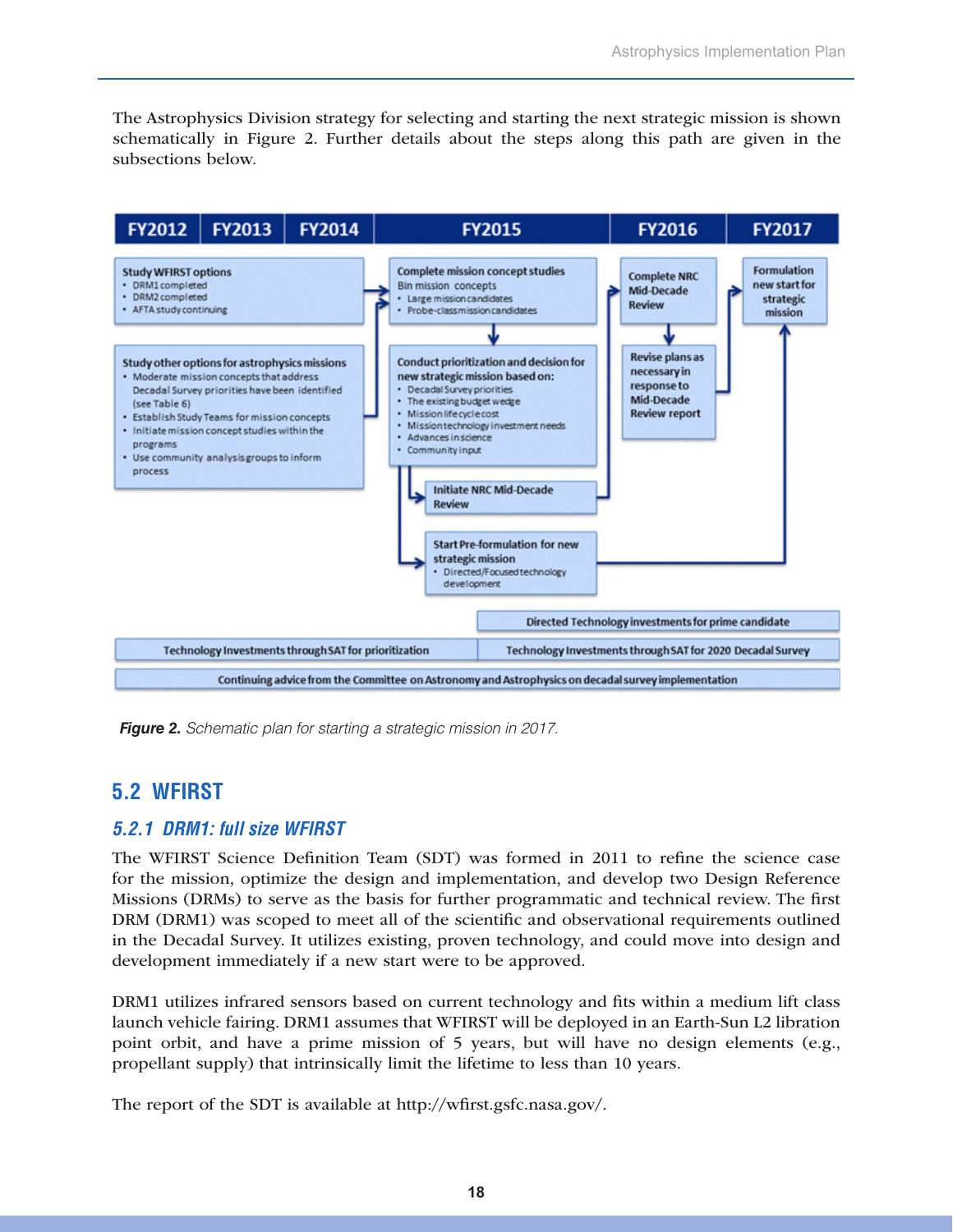#### *5.2.2 DRM2: probe-size WFIRST*

In late 2011, the Astrophysics Division requested the WFIRST SDT to produce a second Design Reference Mission (DRM2) in response to ESA's selection of the Euclid dark energy mission, which is scheduled to launch in 2019 or 2020. DRM2 is designed to be non-duplicative with the capabilities of the Euclid mission, JWST, and/or planned ground based facilities such as the Large Synoptic Survey Telescope (LSST). It also is a lower cost alternative to DRM1, though with a reduced science return in its prime mission compared to DRM1. To reduce mission costs, DRM2 employs a smaller telescope than DRM1, fields a smaller number of higher performance infrared sensors that require technology development, uses an observatory design with only selective redundancy, and fits within a lower cost launch vehicle. The DRM2 design also assumes that WFIRST will be deployed in an Earth-Sun L2 libration point orbit, but would have a prime mission of 3 years. With the improved sensors, DRM2 has similar sensitivity to DRM1 for a fixed observation time, and can achieve many, but not all, of the Decadal Survey science objectives within its 3 year design lifetime, and could carry out all of them in an extended mission. It is assumed that the actual observing plan for a WFIRST utilizing the DRM2 mission concept will be optimized based on the data available at that time.

The report of the SDT is available at http://wfirst.gsfc.nasa.gov/.

#### *5.2.3 AFTA: use of 2.4m telescope assets to advance the science of WFIRST*

In October 2012, the Astrophysics Division began the Astrophysics Focused Telescope assets (AFTA) study by selecting members of a SDT to assess the possible scientific use of the 2.4m telescope assets acquired from NRO for advancing the science of the high priority activities identified by the Decadal Survey.

The SDT is to provide science requirements, investigation approaches, key mission parameters, and scientific studies needed to support the definition of an optimized space mission concept DRM for the use of one of the telescope assets by the Astrophysics Division to further the science priorities described in the Decadal Survey for a wide field infrared survey telescope. The study will include an optional second instrument and will estimate the cost for such an option: an internal coronagraph has been designated as the proxy second instrument in response to the Decadal Survey recommendation for the detection and study of exoplanets. The SDT, working with the WFIRST Study Office at GSFC, will produce a baseline DRM which would use one of the telescope assets. The overall mission cost is to be kept as low as possible while still achieving all or part of the science priorities of WFIRST. The findings of the SDT will be provided in a final report no later than April 30, 2013. The charter and other information on the AFTA study are available at http://wfirst.gsfc.nasa.gov/.

### **5.3 Studies of Moderate-sized Missions**

#### *5.3.1 Gravitational Wave Mission Concepts to Advance LISA Science*

During FY 2012, the Astrophysics Division through its PCOS Program Office initiated a study of gravitational wave mission concepts to advance the science of the LISA mission, responsive to the Decadal Survey recommendation for LISA. The purpose of the study was to develop mission concepts that would accomplish some or all of the LISA science objectives at lower cost. The science performance of these mission concepts was evaluated against the LISA science endorsed by the Decadal Survey. The study explored how architecture choices in gravitational wave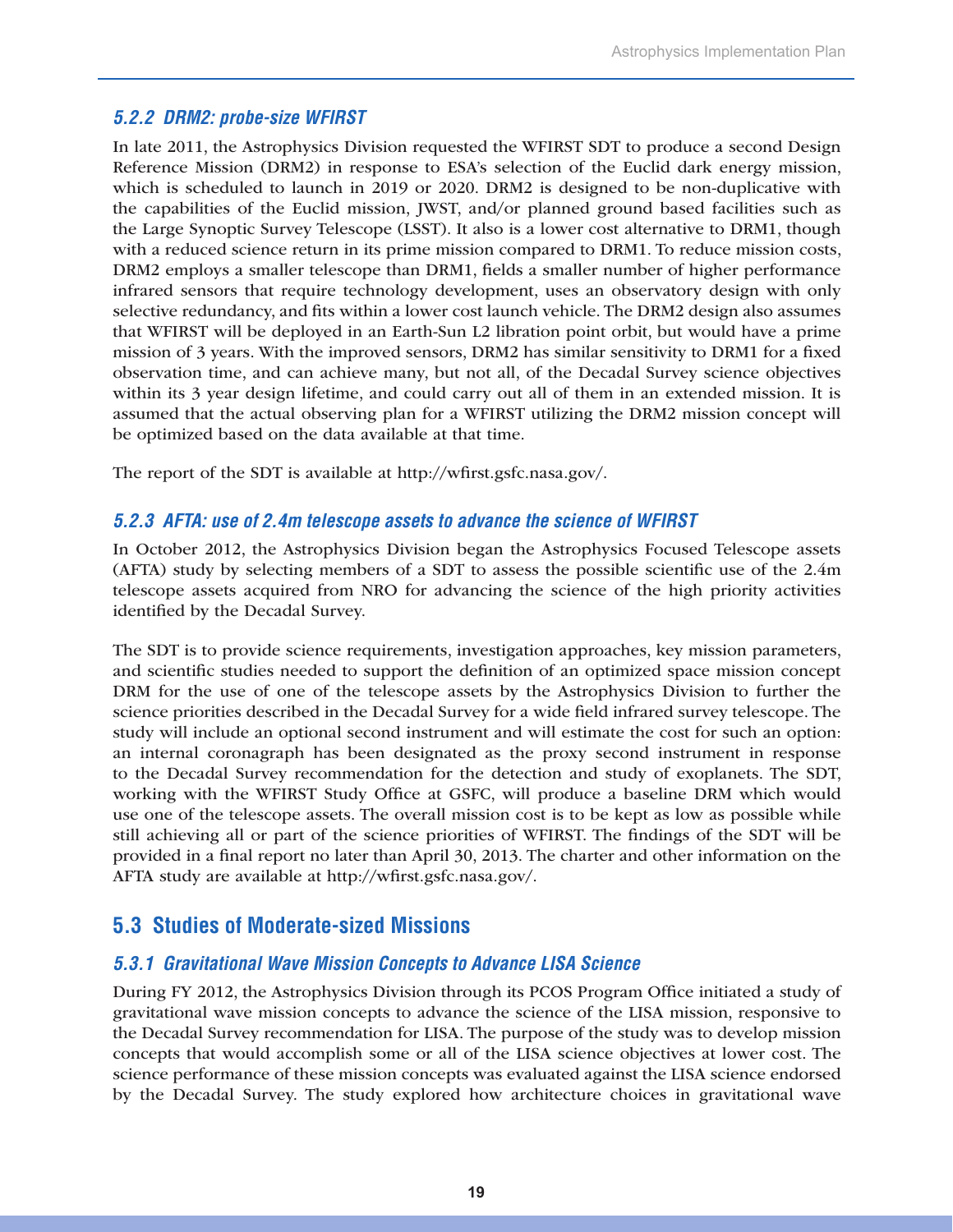mission concepts impact the science return, the risk and the cost. The study was conducted by a Study Team, consisting of a Core Team of scientists and engineers, a Community Science Team representing the gravitational wave, astrophysics, and fundamental physics communities, and a Science Task Force—approximately 40 people in all.

The study found that scientifically compelling mission concepts can be carried out for somewhat less than the full LISA cost. No concepts were found near or below \$1B. Owing to the nature of the measurements needed to detect and characterize gravitational waves, the scientific performance of mission concepts decreases far more rapidly than cost as the concepts are scaled down. The study found no technology that can make a dramatic reduction in cost; however, investment in specific technologies is required to enable participation by the U.S. in a possible future international gravitational wave observatory that is responsive to the Decadal Survey recommendation for the science return for LISA.

The final report and other information on the gravitational wave observatory study are available at http://pcos.gsfc.nasa.gov/studies/gravitational-wave-mission.php.

To move forward with the required investment in critical technologies, during FY 2013 the PCOS Program Office will create a Technology Development Plan (TDP) that captures the costs and schedule needed to advance the TRL of current technologies that would be needed for U. S. participation in a future international gravitational wave observatory or for a US-led observatory to be considered by the 2020 decadal survey. In succeeding years, the TDP will be used to guide gravitational wave technology investments, both through the SAT program that is completed through ROSES and through directed technology efforts. The Astrophysics Division will also continue to support the ST-7 Disturbance Reduction System (DRS) payload and the LISA Pathfinder mission.

#### *5.3.2 X-ray Mission Concepts to Advance IXO Science*

During FY 2012, the Astrophysics Division through its PCOS Program Office initiated a study of X-Ray mission concepts to advance the science of the IXO mission, responsive to the Decadal Survey recommendations for IXO technology development and for the NASA cost of IXO to be kept below \$2B. The purpose of the study was to develop mission concepts that would accomplish some or all of the IXO science objectives at lower cost. The science performance of these mission concepts was evaluated against the IXO science endorsed by the Decadal Survey. The study explored how architecture choices in X-ray mission concepts impact the science return, the risk and the cost. The study was conducted by a Study Team, consisting of a Core Team of scientists and engineers and a Community Science Team representing the X-ray astrophysics community. The goal was to assess the fraction of IXO science that can be performed versus mission cost.

The study found that scientifically compelling mission concepts can be carried out for less than the full IXO cost. In particular, the IXO science objectives can be largely achieved at a cost of below \$2B, and a significant share of these objectives can be achieved by a probe-class mission with a cost of \$1B or less. Investment in critical technologies is required to enable any of the X-ray astrophysics missions that are responsive to the Decadal Survey recommendation for the science return for IXO. The mission concepts studied would be candidates for prioritization by the 2020 Decadal Survey as a mission to follow WFIRST; if a large mission like WFIRST cannot be started this decade, then any X-ray probe-class mission concept that is technologically ready would be a candidate for a probe to start this decade.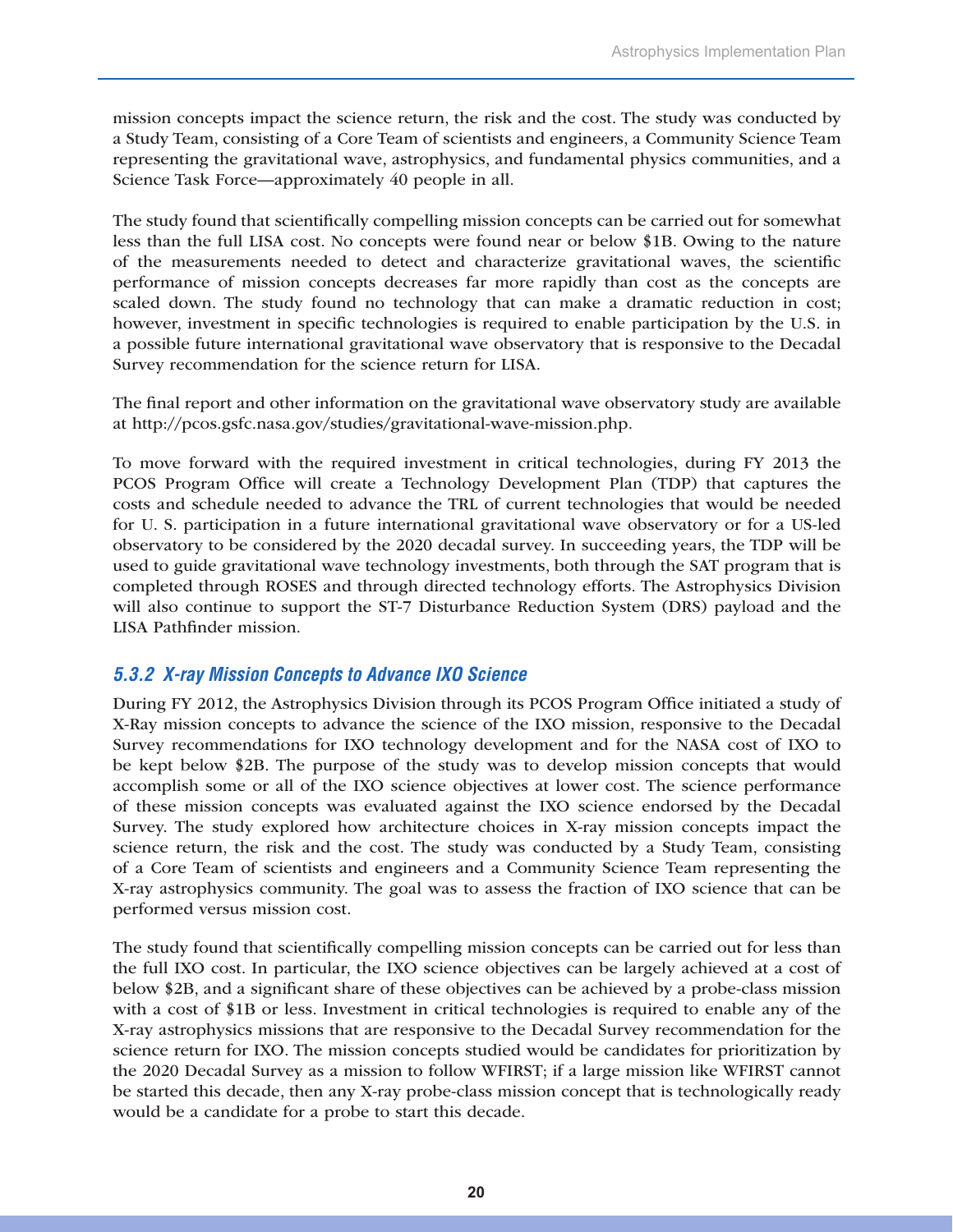The final report and other information on the X-ray mission study are available at http://pcos. gsfc.nasa.gov/studies/x-ray-mission.php.

To move forward with the required investment in critical technologies, during FY 2013 the PCOS Program Office will create a TDP that captures the costs and schedule needed to mature current technologies for both a probe-class mission that might be started this decade and for a larger mission that could be considered by the 2020 decadal survey for a start in the next decade. In the following years, the TDP will be used to guide X-ray technology investments, both through the SAT program that is competed through ROSES and through directed technology efforts. In the mid-decade time frame, the Astrophysics Division may engage the science community to refine the definition of a probe-class mission that pursues the IXO science objectives that might be started this decade, and later on to define a larger class mission that would be a candidate for prioritization by the 2020 decadal survey as either an international partnership or a U.S.-led mission.

#### *5.3.3 Concept studies for Exoplanet probes to advance the science of a planet characterization and imaging mission*

During FY 2013, the Astrophysics Division through its Exoplanet Exploration Program Office will initiate mission concept studies of probe-class missions to advance the science of a planet characterization and imaging mission as prioritized in the Decadal Survey. The highest priority Decadal Survey medium scale recommendation is a New Worlds Technology Development Program in preparation for planet imaging mission beyond 2020, including precursor science activities. The mission concepts studied would be candidates for prioritization by the 2020 Decadal Survey as a mission to follow WFIRST; if a large mission like WFIRST cannot be started this decade, then an exoplanet probe which is technologically ready would be a candidate for a probe to start this decade.

The mission concept studies will be dedicated primarily to probe-scale exoplanet mission concepts for direct imaging using starlight suppression with the aim of validating their affordability within a \$1B cost cap. Starlight-suppression missions will require technology development, and the concept studies will be used to assess technical maturity and refine the related technology plans. At least two studies will be conducted for direct-imaging missions: an internal coronagraph, and an external occulter. Astrometry concepts that augment the capability of a starlight suppression mission, or concepts that provide cross-Program support for Cosmic Origins science, may also be considered as part of the above two studies. A possible outcome of this effort is that sufficiently compelling direct-imaging missions may not fit convincingly within the probe-mission cost cap, so an additional study or studies may be conducted to consider high priority probe-scale mission concepts that require no new technology.

The Astrophysics Division will select science and technology definition teams (STDTs) in early 2013 through a "Dear Colleague" letter to carry out the exoplanet mission concept studies. The STDTs will be active starting in spring 2013. Each STDT will deliver a Baseline Mission Concept Report, in which it will identify the likely science return from a cost-driven probe-scale mission. The reports will identify needed technologies to be developed through approximately 2019.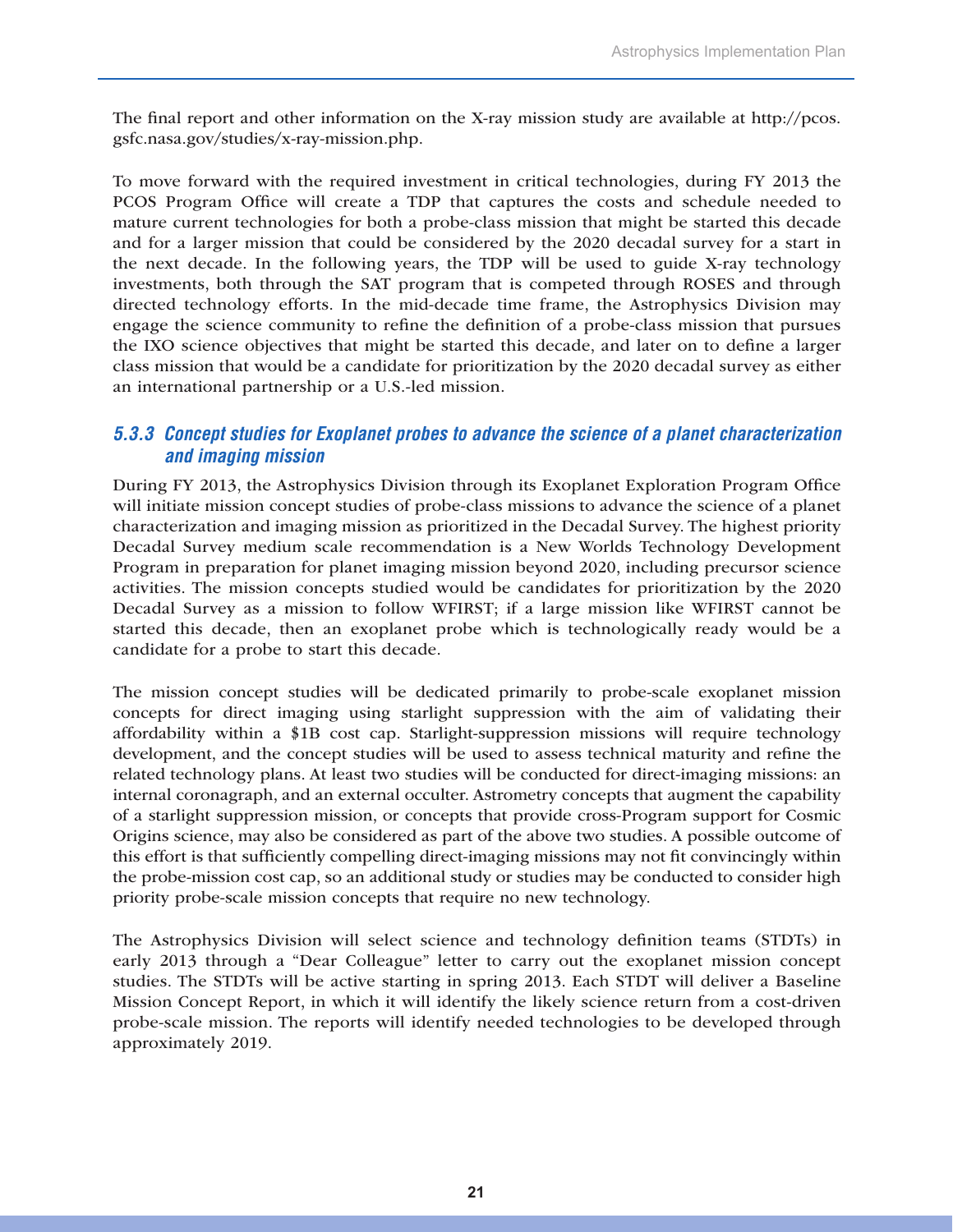#### *5.3.4 Concept studies, following technology development and observations, for an Inflation Probe*

In a constrained budget environment, the Decadal Survey places investment in an Inflation Probe at a lower priority than investments in other prioritized activities (see Section 3.3.2). Consistent with Decadal Survey recommendations, NASA continues investment in Planck data analysis as well as suborbital and ground-based programs of technology development and observations to pursue detection of primordial B-mode polarization of the cosmic microwave background, a key precursor for an Inflation Probe mission. Planck is expected to release temperature data in 2013 and polarization data in 2014. Other suborbital investigations are underway with the promise of returning polarization measures on a similar timescale. The Astrophysics Division plans to initiate studies in 2015 to develop concepts for a CMB polarization mission, giving astrophysicists one year to sift through the complete Planck data set and to incorporate related measurements from other projects. The Inflation Probe community has produced a Technology Roadmap<sup>31</sup>. This roadmap would be updated as a result of the new concept studies.

#### *5.3.5 Studies of UV/Visible science objectives to drive concepts and technology that advance the science of a future UV/Visible telescope*

The Decadal Survey recommended a small program of technology development and mission concept studies benefitting a future ultraviolet/visible telescope to study hot gas between galaxies, the interstellar medium, the evolution of normal stars and galaxies, and exoplanets. The Astrophysics Division is responding to this recommendation by identifying the detailed science drivers for a future ultraviolet/visible space telescope that could considered in the 2020 decadal survey. This will be followed by identification of the technology drivers necessary for realizing the required capability, and then investment in the requisite technologies. Although the plan outlined above is consistent with the spirit of the Decadal Survey recommendations, the Astrophysics Division is not aiming toward a particular mission concept or aperture size in anticipation of a more refined determination of science requirements. In May 2012, the Astrophysics Division released a Request for Information (RFI) soliciting community input for compelling science drivers for future ultraviolet/visible missions. At a September 2012 workshop, the science community discussed responses to the RFI and assessed traceability to the Decadal Survey<sup>32</sup>. Current plans are for a second RFI to be released in FY 2013 to solicit mission concepts and mission enabling technologies. A second workshop will be held to discuss the responses to the second RFI and identify notional mission concepts and technology requirements for candidate missions at various classes (probe and large scale). Some mission trade studies are envisioned which will drive technology investment decisions during the latter half of the decade. Technology investments will be made through competition, via the APRA or SAT programs, or through targeted technology funding.

### **5.4 Technology Development**

The Astrophysics Division invests in the technology necessary to realize science results through several complementary pathways; these pathways are differentiated by the TRL endpoint of the technology development effort and by the mission need for the technology itself.

Basic technology research (at TRL 1-3) is funded through the Astrophysics Research and Analysis (APRA) program in response to competitively solicited and peer reviewed proposals submitted through ROSES. APRA includes the balloon and sounding rocket suborbital programs,

<sup>31</sup> Inflation Probe Technology Roadmap; http://pcos.gsfc.nasa.gov/sags/ipsag/docs/IP\_techdoc\_v13All.pdf.

<sup>32</sup> UV/Visible Request for Information (RFI); http://cor.gsfc.nasa.gov/RFI2012.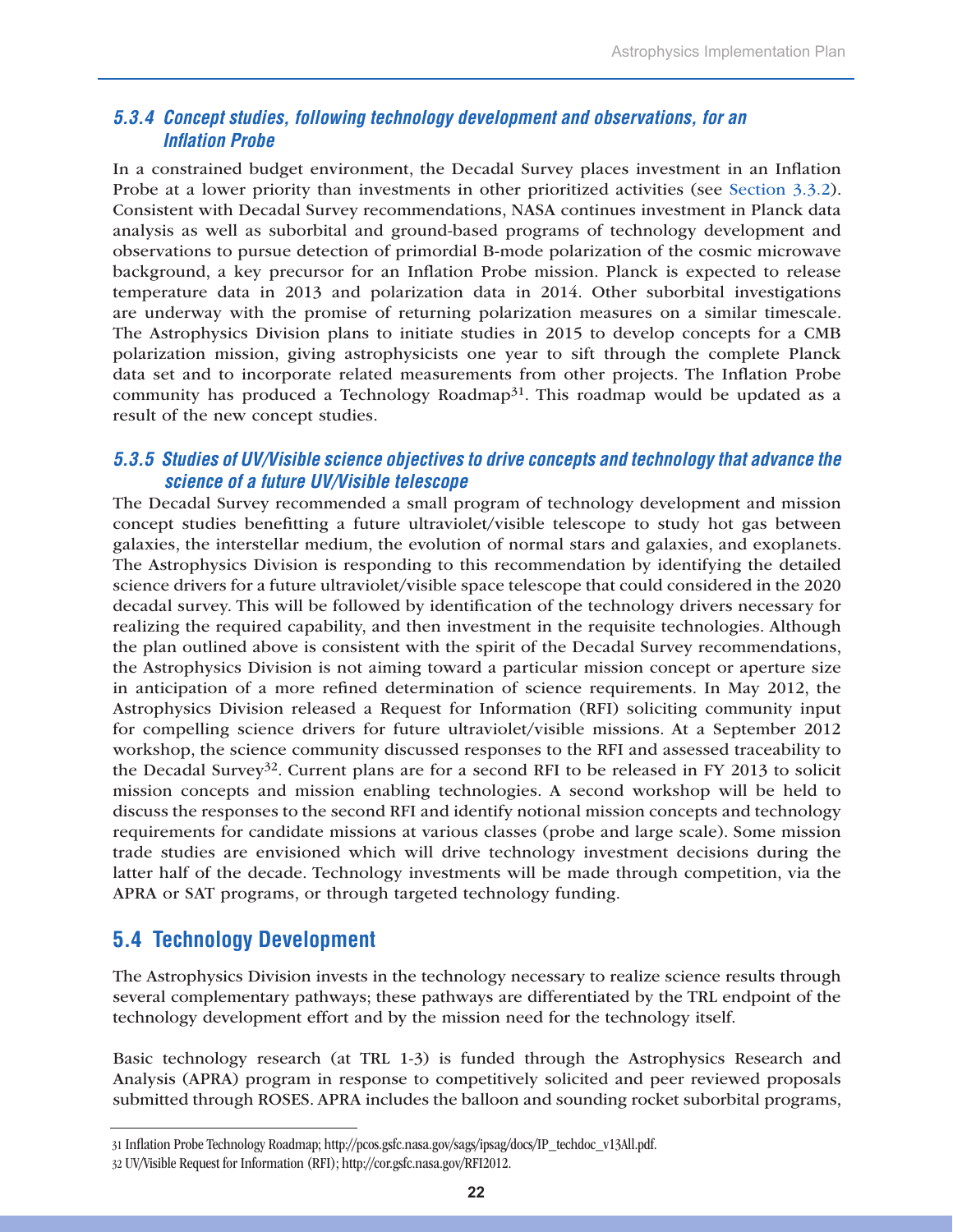which often take detector technology to TRL 6-7. Mid-level technology development for TRL 3-5 is funded through the Strategic Astrophysics Technology (SAT) program in response to competitively solicited and peer reviewed proposals submitted through ROSES. The Astrophysics Division has also funded targeted technology and technology testbeds, such as the high-contrast imaging testbeds at JPL in support of exoplanet technology development investigations, and specific technologies necessary for observatories such as LISA and IXO. Finally, technology development for strategic missions in development is funded through the flight project itself.

Plans for making technology investments in Decadal Survey recommended areas are summarized in Table 5.

### **5.5 Selection Process and Timescale**

Although not fully developed, the decision criteria for determining the next strategic mission are expected to include the following key elements:

- Any approved mission must be responsive to the stated intent of the Decadal Survey taking into account the budgetary and other constraints governing the Astrophysics Division and its programs. Simply stated, the selected mission must logically derive from the science objectives addressed by the prioritized activity recommendations of the Decadal Survey.
- The required funding profile, including technology developments, must be compatible with the Astrophysics Division's planning budget for technology and mission development; this planning budget is given in the President's FY 2013 budget request and will evolve annually. Any technology development funding required to bring the necessary technology to TRL 6 before the mission PDR must be affordable within the planning budget.
- The risk posture of the selected mission must be well understood, including programmatic, technical, and institutional risks. In the current environment where significant attention is paid to cost performance for NASA projects, high confidence is required that the mission life cycle cost is within the budgetary constraints mentioned above.

The following constraints will be used to guide the identification of the next strategic mission:

- If a large strategic astrophysics mission is approved to follow JWST, a mission that addresses the Decadal Survey science objectives of WFIRST remains the highest priority.
- If only a probe-class mission is possible, the candidates for this mission will be determined by the studies outlined in Table 6.
- • Before the probe-size version of WFIRST (see Section 5.2.2) could be adopted, it must be established that its 3-year mission is responsive to the Decadal Survey recommendation, that its cost-saving design meets NASA requirements for mission assurance, and that its new detector technology can be matured in a timely manner.
- If the strategic mission that follows JWST is a probe mission, a large mission like WFIRST would remain under consideration as a future mission subject to budget availability.

During the period leading up to the decision on determining the next astrophysics strategic mission, the Astrophysics Division will consult regularly with the Committee on Astronomy and Astrophysics; see Section 2.3. This will include presentation of the mission concept studies to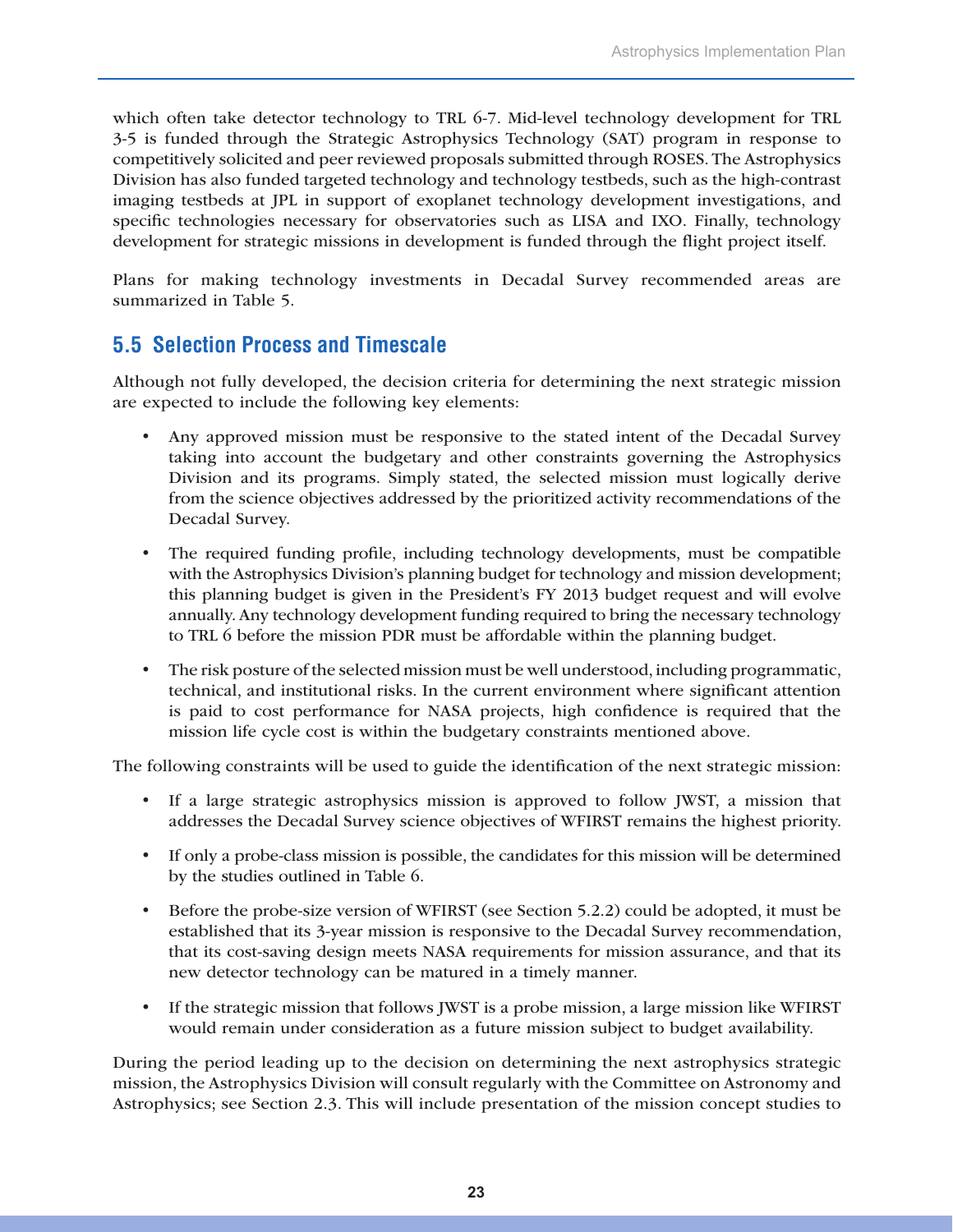the CAA. Among the questions which will be discussed with the CAA, or with an ad hoc study committee formulated and overseen by the CAA, are whether the priorities of the Decadal Survey are still valid in the context of ongoing advances in science and programmatic changes<sup>33</sup> and whether the mission concepts under consideration for a mid-decade decision, including the probe-size version of WFIRST (see Section 5.2.2), are responsive to the recommendations of the Decadal Survey.

During this period, community input on the tactical process of identifying and prioritizing the candidate missions will be provided through the APS.

#### **5.6 Role of the Mid-Decade Review**

The NASA Authorization Act of 2005 requires NASA to have the National Academy of Sciences conduct performance reviews of the NASA science divisions every five years. Thus each science division sponsors a Decadal Survey and, about 5 years later, follows with a Mid-Decade Review. The first Mid-Decade Review was conducted in astrophysics in 2006, since then there have been Mid-Decade Reviews in the other three NASA science divisions. Astrophysics will be the first NASA science division to undertake a second Mid-Decade Review.

The charter to the Committee conducting the 2006 Mid-Decade Review of Astrophysics was to study the alignment of NASA's Astrophysics Division with the 2000 decadal survey and other NRC reports. Specifically that Committee was charged to address the following: (1) How well NASA's program addresses the strategies, goals, and priorities outlined in the Decadal Survey and other NRC reports; (2) Progress toward realizing these strategies, goals and priorities; and (3) Any actions that could be taken to optimize the scientific value of the program in the context of current and forecasted resources available to it. That Committee was not charged to revisit nor to alter the scientific priorities or mission recommendations provided in the Decadal Survey or other reports, but rather to provide guidance about implementing the recommended mission portfolio leading toward the next decadal survey.

The Astrophysics Division, in partnership with the NSF's Division of Astronomical Sciences, currently intends to request a Mid-Decade Review beginning in 2015 and concluding in 2016. Consistent with its practices, the NRC will appoint an ad hoc committee to conduct the Mid-Decade Review and write a report. The charter is likely to be similar to the charter from the previous decade: assess the Astrophysics Division's response to the Decadal Survey, but do not alter the recommendations.

At the time of the writing of this document, it is the intent of the Astrophysics Division that a decision regarding the strategic mission to follow JWST will have been taken and made public prior to the Mid-Decade Review conducting its assessment. A key aspect of the Mid-Decade Review will be an assessment by the review committee on whether NASA's astrophysics program, including the decision regarding the strategic mission to follow JWST, aligns with the Decadal Survey science questions and recommended, prioritized activities in the context of current and forecasted resources available to the Astrophysics Division.

<sup>33</sup> Subsequent to the Decadal Survey, the NRC *Report of the Panel on Implementing Recommendations from the New Worlds, New Horizons Decadal Survey* stated that "If WFIRST development and launch are significantly delayed beyond what was assumed by NWNH, one of the key considerations that led to this relative ranking is no longer valid."; http://www.nap.edu/catalog.php?record\_id=13045.

<sup>34</sup> *A Performance Assessment of NASA's Astrophysics Program*, (NRC, 2007); http://www.nap.edu/openbook.php?record\_id=11828..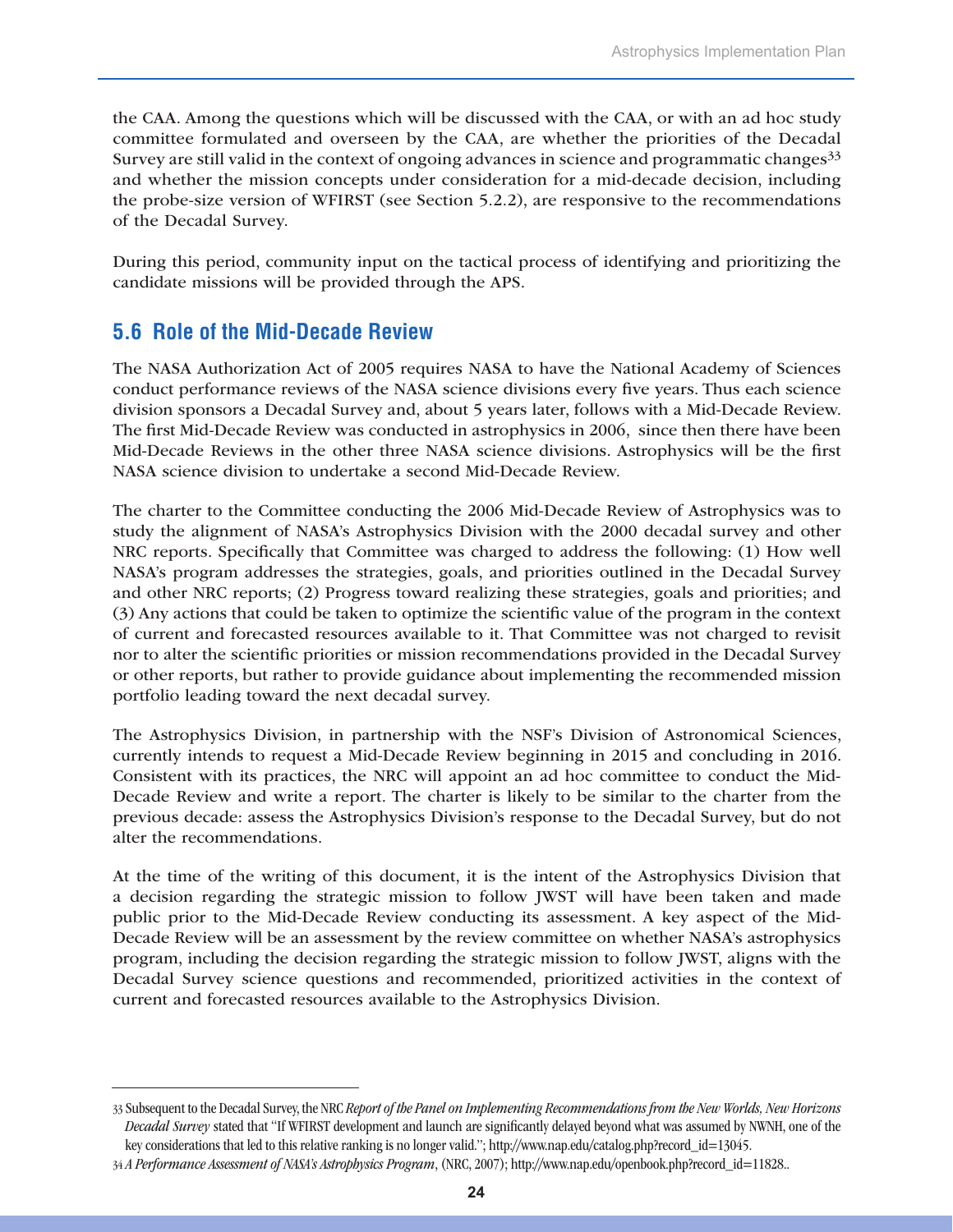# **6. Astrophysics Implementation Plan: Astrophysics Explorers**

The Astrophysics Explorer Program is one of two cross-cutting Programs, spanning across all science areas in the astrophysics portfolio. The goal of the Astrophysics Explorer Program is to provide frequent flight opportunities for high quality, high value, focused astrophysics science investigations that can be accomplished under a not-to-exceed cost cap and developed relatively quickly. This competitive, cost-efficient program supports small-class (SMEX) and medium-class (EX, formerly called MIDEX) missions and missions of opportunity (MOs). Competitive selection ensures that the most current and compelling science will be accomplished.

In its prioritization, the Decadal Survey treated the entire Astrophysics Explorer Program of small missions as a single large activity. Under its optimistic budget scenario, the Decadal Survey recommended, as its second priority in the large-scale space-based projects category, an augmentation of the Astrophysics Explorer Program to support the selection of two new astrophysics MIDEX missions, two new astrophysics SMEX missions, and at least four astrophysics MOs over the coming decade. They further recommended that Explorer AOs should be released on a predictable basis as close to annually as possible, to facilitate coordination of MOs. They also encouraged allowing the inclusion of suborbital payloads as MOs, if they are shown to offer compelling scientific returns. To accommodate this plan, the Decadal Survey recommended that an annual budget increase of \$60M be implemented by 2015. Even under its more conservative budget projection, in the event that insufficient funds were available to carry out the recommended program, the Decadal Survey retained the augmentation of the Explorer program in its set of "first priorities."

The Astrophysics Division is implementing the recommendations of the Decadal Survey to the extent that the budget allows.

An AO for EX missions, which are comparable to MIDEX missions, was released in November 2011. From that solicitation, two EX mission proposals (TESS and FINESSE) were selected for Phase A concept studies. One of these two missions is anticipated to be selected in Spring 2013 for flight, with launch expected by 2017 or 2018. At the same time that the EX solicitation was released, a solicitation was released for MO proposals. From that solicitation, two MO proposals (NICER and GUSSTO) were selected for Phase A concept studies. One of these two MOs is anticipated to be selected in Spring 2013 for flight, with launch expected by 2017.

A solicitation for MO proposals was released in September 2012, with proposals due in December 2012 and a selection expected by June 2013. From this solicitation it is anticipated that one MO will be selected with launch expected by 2018, though more than one proposal could be selected if together the total investment fits within the available budget.

An AO for SMEX missions is planned for late 2013/early 2014. The AO following that is planned to solicit an EX<sup>35</sup> mission as well as another MO. The exact date will depend upon the available funding; if the runout of the President's FY 2013 budget request is realized, the EX AO could come as soon as late 2014/early 2015.

<sup>35</sup> To differentiate the MIDEX missions that were launched on Delta 2 launch vehicles from future medium-class Explorer missions, future medium-class Explorer mission are called EX missions..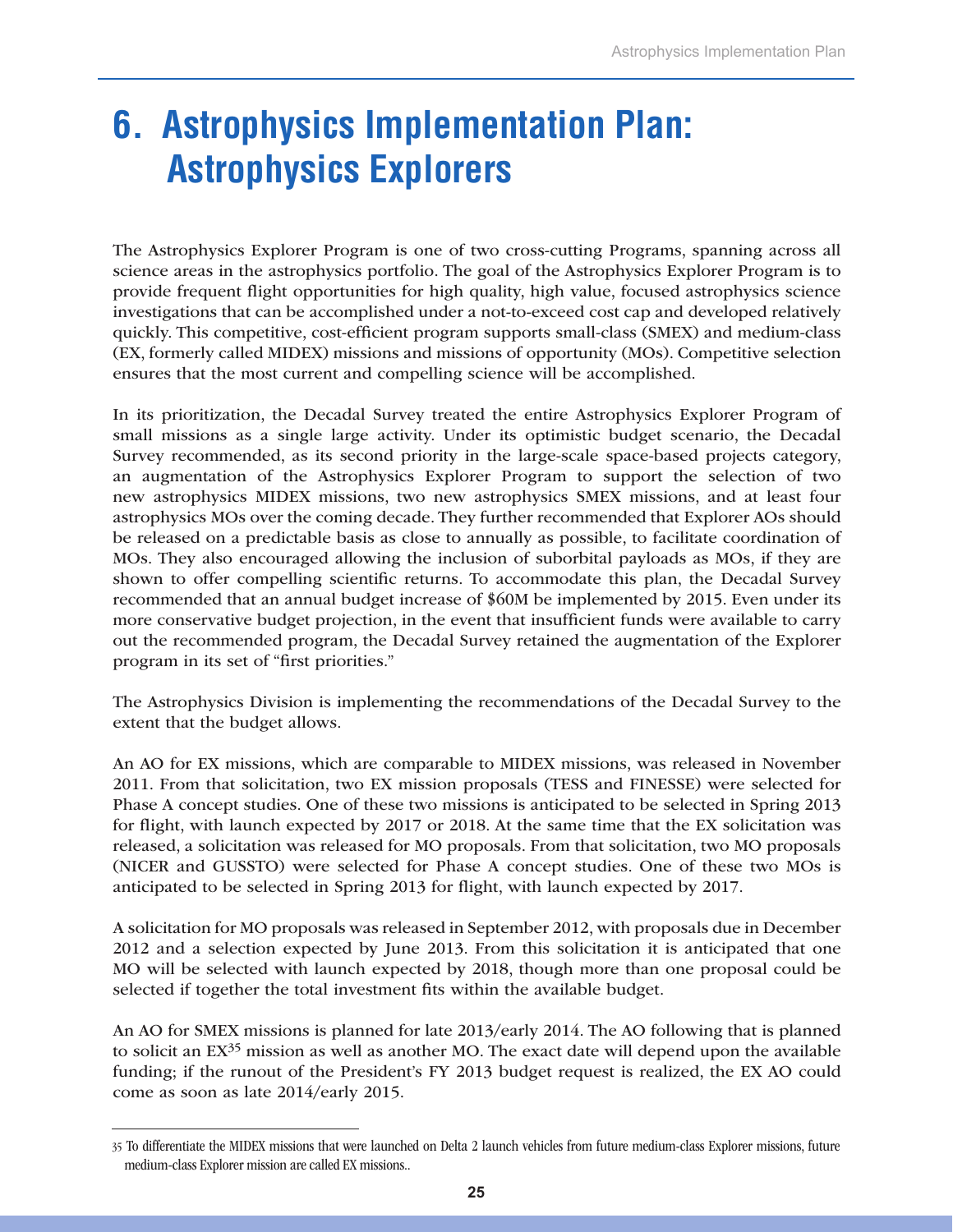# **7. Astrophysics Implementation Plan: The Core Program and Other Small Recommendations**

The Decadal Survey contained a number of recommendations for small programs that are directed to NASA. These recommendations are generally oriented toward the core research and analysis programs within the Astrophysics Division.

The Astrophysics Research Program encompasses the Division's research and analysis programs (ADAP, APRA, ATP, OSS, RTF, TCAN; see Acronym List), the balloon program, and the astrophysics data archives. In response to the Decadal Survey, the total level of the research and analysis programs was increased by approximately 10% between FY 2010 and FY 2012, and this increased level of funding is retained in the President's FY 2013 budget request.

The specific recommendations of the Decadal Survey, and the implementation of those requests within the President's FY 2013 budget request, are as follows.

- Astrophysics Theory Program (ATP) Augmentation: Starting in FY 2012, the ATP has been augmented by a small amount; ATP is competed through ROSES.
- • (Definition of) a future UV-optical space capability: See Section 5.3.
- Intermediate Technology Development Augmentation: Starting in FY 2011, a Strategic Astrophysics Technology (SAT) program has been established within each of the Cosmic Origins, Exoplanet Exploration, and Physics of the Cosmos programs; SAT is competed through ROSES.
- • Laboratory Astrophysics Augmentation: Laboratory astrophysics is a subelement of the Astrophysics Research and Analysis (APRA) program; APRA is competed through ROSES. Laboratory Astrophysics has been augmented to support the opportunity for large consortia within the laboratory astrophysics subelement, with the first selection being awarded in 2012.
- SPICA (U.S. contributions to JAXA-led): Consistent with the Decadal Survey recommendations for a constrained budget environment, no funding is available for a U.S. contribution to SPICA within the President's FY 2013 budget request. However a U.S. contribution to SPICA may be proposed as an Explorer Mission of Opportunity.
- • Suborbital Program Augmentation: Astrophysics suborbital payloads for both balloons and sounding rockets are funded through the APRA program; the balloon program is funded as part of the Astrophysics Research Program and the sounding rocket program is funded outside of the Astrophysics Division as part of the Heliophysics Research Program. The funding for astrophysics suborbital payloads has been augmented by a small amount. Additional platforms continue to be developed, including ultra-long duration balloons within the balloon program, an arcsecond pointer for balloon-borne telescopes within the balloon program, and new sounding rocket motors within the sounding rocket program.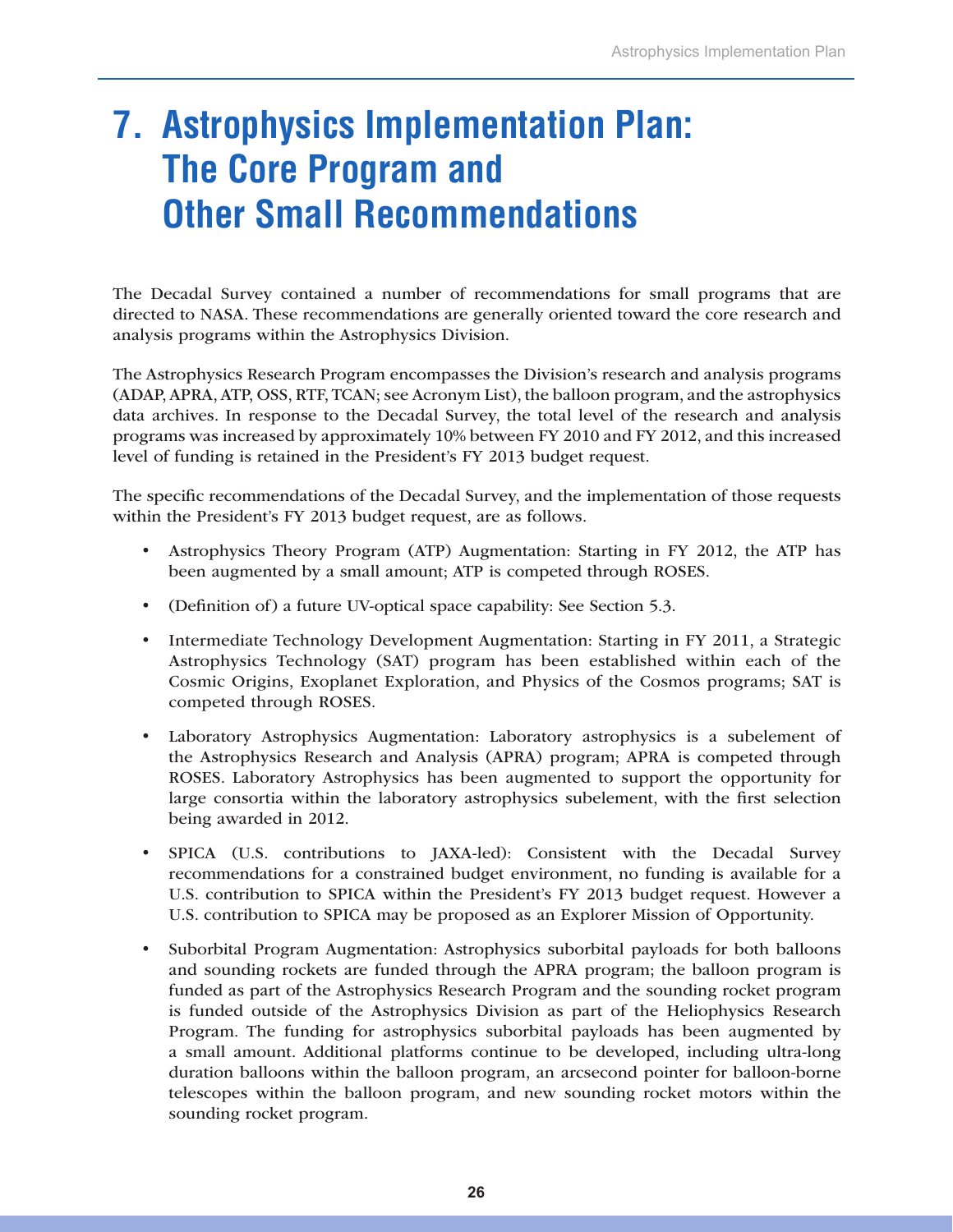• Theory and Computation Networks (NASA, NSF, DOE): The Astrophysics Division and NSF's Division of Astronomical Science are jointly establishing the Theory and Computational Networks (TCAN) program with annual funding of \$1.5M/yr each. A joint NSF/NASA solicitation for the first TCAN proposals was released in November 2012.

Two additional Core program augmentations were made to ensure continued scientific return on operating missions and to develop the workforce required to ensure future competitiveness:

- The Nancy Grace Roman Technology Fellowships (RTF) for early career researchers has been established within the Astrophysics Research Program. The first Nancy Grace Roman Technology Fellow candidates were selected in 2012; the RTF program is competed through ROSES.
- The Astrophysics Data Analysis Program (ADAP) has been augmented to accommodate new data sets from Kepler and other astrophysics missions; ADAP is competed through ROSES.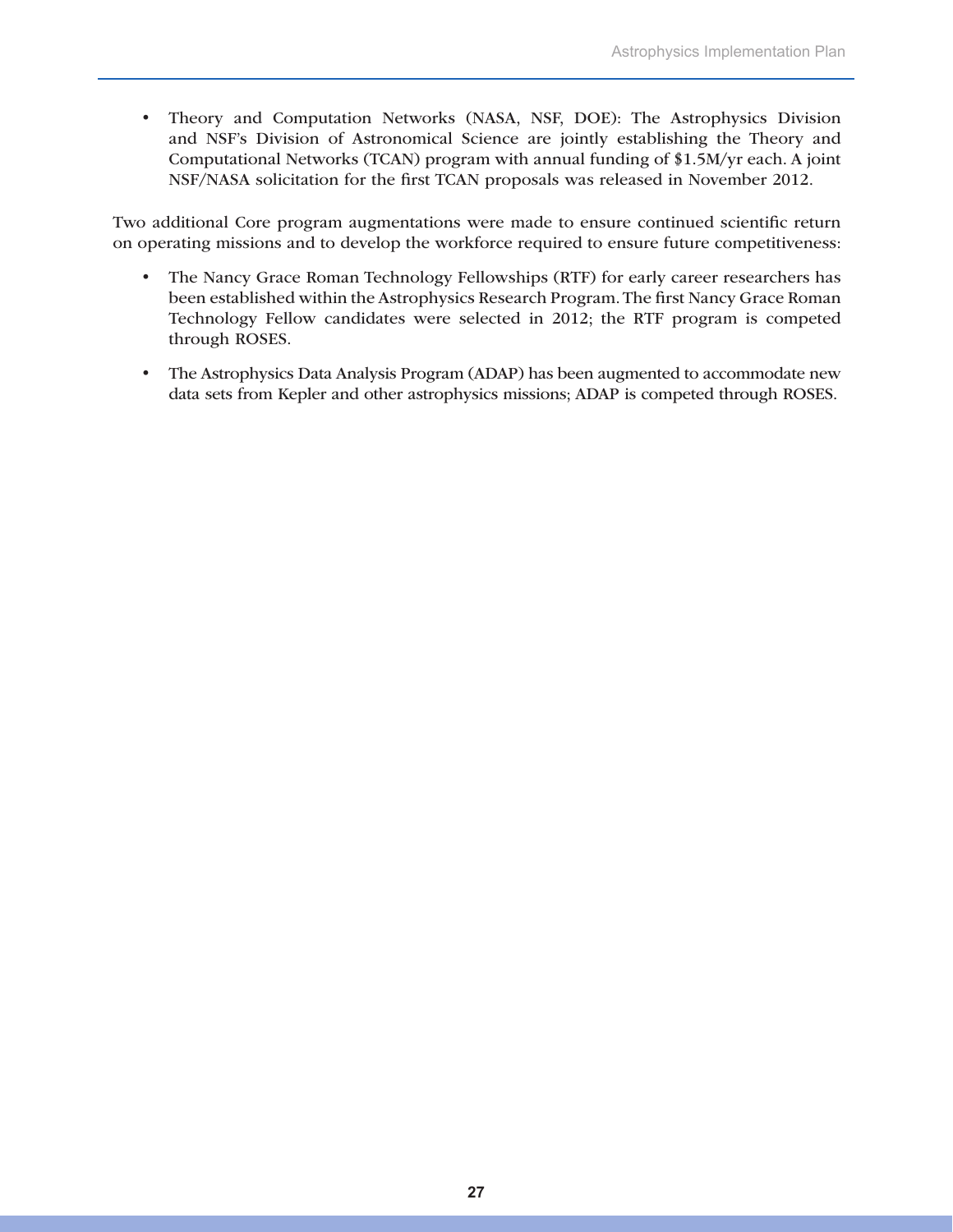# **8. Summary**

This *Astrophysics Implementation Plan* lays out the steps that the Astrophysics Division is taking to respond to the recommendations of the 2010 Decadal Survey within the budgetary reality that constrains its planning. The current budget projection differs from the planning budget used in the Decadal Survey.

Other changes that impact the Decadal Survey recommendations include ESA's decision not to select either LISA or IXO as the first large mission in the Cosmic Vision Programme, the NRO making two 2.4m telescope assets available to NASA, and NASA's decision to partner with ESA on the Euclid mission.

In addition, authority to start a large strategic mission, like WFIRST, to follow JWST cannot be assumed. The Astrophysics Division is therefore initiating studies of moderate-sized missions, called probes, to make the potential future astrophysics mission portfolio more robust to future budget uncertainty.

The Astrophysics Division has responded to the Decadal Survey by augmenting the Explorer Program; augmenting the core research program; and initiating studies that will lead to the start of a strategic astrophysics mission in 2017, if funds are available. These studies include several versions of WFIRST as well as probe-class missions that flow from the Decadal Survey recommendations. As these studies identify the new technology development that is required to enable them, the Astrophysics Division will prioritize its technology investments to advance the readiness of these mission candidates.

These mission studies will be discussed with the CAA and the APS to obtain guidance on the timing and order of potential strategic astrophysics missions within the context of the Decadal Survey recommendations. The studies and the advisory committee guidance will inform a mid-decade decision as to which new strategic mission will be started following JWST. That decision will be subject to review by the NRC Mid-Decade Review Committee. In addition, these studies will help advance mission candidates for the 2020 decadal survey and future international partnerships.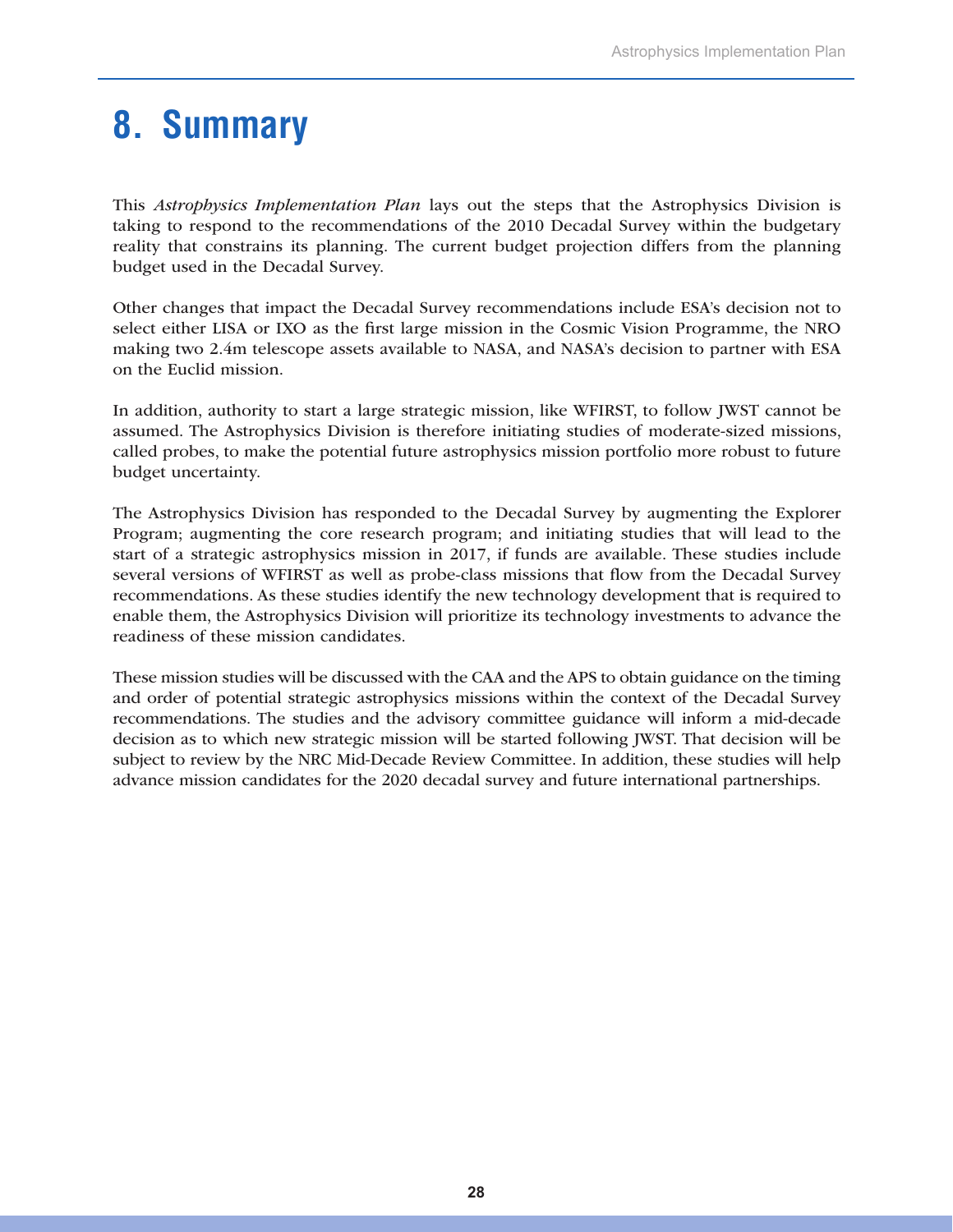# **Acronyms**

| <b>AAAC</b>    | Astronomy and Astrophysics Advisory Committee                           |
|----------------|-------------------------------------------------------------------------|
| <b>ADAP</b>    | Astrophysics Data Analysis Program                                      |
| AO             | Announcement of Opportunity                                             |
| <b>APEX</b>    | <b>Astrophysics Explorer</b>                                            |
| <b>APRA</b>    | Astrophysics Research and Analysis program                              |
| <b>AFTA</b>    | Astrophysics Focused Telescope Assets                                   |
| <b>ATP</b>     | <b>Astrophysics Theory Program</b>                                      |
| <b>BPA</b>     | Board on Physics and Astronomy                                          |
| <b>CAA</b>     | Committee on Astronomy and Astrophysics                                 |
| CMB            | Cosmic Microwave Background                                             |
| <b>COPAG</b>   | Cosmic Origins Program Analysis Group                                   |
| <b>COR</b>     | <b>Cosmic Origins</b>                                                   |
| <b>CST</b>     | <b>Community Science Team</b>                                           |
| <b>DOE</b>     | Department of Energy                                                    |
| <b>DRM</b>     | Design reference Mission                                                |
| <b>DRS</b>     | Disturbance Reduction System                                            |
| <b>DSIAC</b>   | Decadal Survey Implementation Advisory Committee                        |
| <b>ESA</b>     | European Space Agency                                                   |
| EX             | Explorer-class                                                          |
| <b>ExEP</b>    | <b>Exoplanet Exploration</b>                                            |
| <b>ExoPAG</b>  | <b>Exoplanet Exploration Program Analysis Group</b>                     |
| <b>FINESSE</b> | Fast Infrared Exoplanet Spectroscopy Survey Explorer                    |
| FY             | <b>Fiscal Year</b>                                                      |
| GAO            | Government Accountability Office                                        |
| GO             | <b>Guest Observer</b>                                                   |
| <b>GSFC</b>    | Goddard Space Flight Center                                             |
| <b>GUSSTO</b>  | Galactic/extragalactic ULDB Spectroscopic/Stratospheric THz Observatory |
| <b>HST</b>     | Hubble Space Telescope                                                  |
| IR             | Infrared                                                                |
| <b>IXO</b>     | International X-ray Observatory                                         |
| JAXA           | Japanese Space Agency                                                   |
| <b>JDEM</b>    | <b>Joint Dark Energy Mission</b>                                        |
| JPL            | Jet Propulsion Laboratory                                               |
| JUICE          | Jupiter Icy moon Explorer                                               |
| <b>JWST</b>    | James Webb Space Telescope                                              |
| <b>LISA</b>    | Laser Interferometer Space Antenna                                      |
| <b>LSST</b>    | Large Synoptic Survey Telescope                                         |
| <b>MIDEX</b>   | Medium-class Explorer                                                   |
| MO             | Mission of Opportunity                                                  |
| <b>NAC</b>     | <b>NASA Advisory Council</b>                                            |
| <b>NASA</b>    | National Aeronautics and Space Administration                           |
| <b>NICER</b>   | Neutron star Interior Composition Explorer                              |
| <b>NISP</b>    | Near Infrared Spectrometer Photometer                                   |
| <b>NODIS</b>   | NASA Online Directives Information System                               |
| <b>NPR</b>     | <b>NASA Procedural Requirements</b>                                     |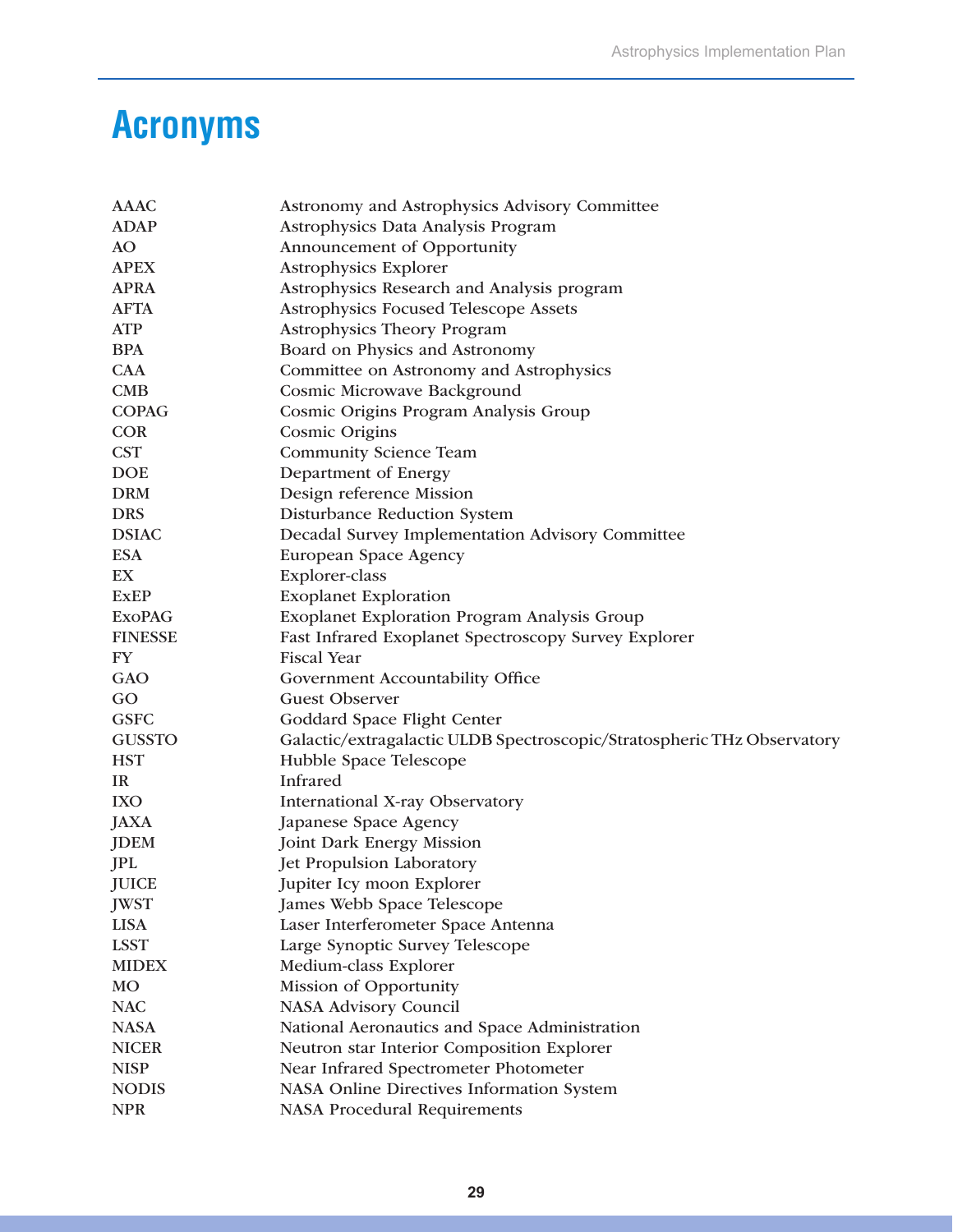| <b>NRC</b>    | National Research Council                               |
|---------------|---------------------------------------------------------|
| <b>NRO</b>    | National Reconnaissance Office                          |
| <b>NSF</b>    | National Science Foundation                             |
| <b>NWNH</b>   | New Worlds, New Horizons (the Decadal Survey)           |
| <b>OMB</b>    | Office of Management and Budget                         |
| <b>OSS</b>    | Origins of Solar Systems program                        |
| <b>PAG</b>    | Program Analysis Group                                  |
| <b>PATR</b>   | Program Annual Technology Report                        |
| <b>PCOS</b>   | Physics of the Cosmos                                   |
| <b>PDR</b>    | Preliminary Design Review                               |
| PhysPAG       | Physics of the Cosmos Program Analysis Group            |
| PI            | Principal Investigator                                  |
| <b>RFI</b>    | Request for Information                                 |
| <b>ROSES</b>  | Research Opportunities in Space and Earth Sciences      |
| <b>RTF</b>    | Nancy Grace Roman Technology Fellowship program         |
| <b>SAG</b>    | <b>Study Analysis Group</b>                             |
| <b>SAT</b>    | <b>Strategic Astrophysics Technology</b>                |
| <b>SDT</b>    | <b>Science Definition Team</b>                          |
| <b>SMD</b>    | <b>Science Mission Directorate</b>                      |
| <b>SMEX</b>   | Small-class Explorer                                    |
| <b>SOFIA</b>  | Stratospheric Observatory for Infrared Astronomy        |
| <b>SPICA</b>  | Space Infrared Telescope for Cosmology and Astrophysics |
| <b>SSB</b>    | Space Studies Board                                     |
| $ST-7$        | Space Technology 7                                      |
| <b>STDT</b>   | Science and Technology Definition Team                  |
| <b>TCAN</b>   | Theory and Computational Networks program               |
| <b>TDP</b>    | Technology Development Plan                             |
| <b>TESS</b>   | <b>Transiting Exoplanet Survey Satellite</b>            |
| <b>TRL</b>    | Technology readiness Level                              |
| <b>ULDB</b>   | <b>Ultra-long Duration Balloon</b>                      |
| UV            | Ultraviolet                                             |
| <b>WASP</b>   | <b>Wallops Arcsecond Pointer</b>                        |
| <b>WFIRST</b> | Wide Field Infrared Survey Telescope                    |
| <b>XMM</b>    | X-ray Multi-Mirror Mission.                             |